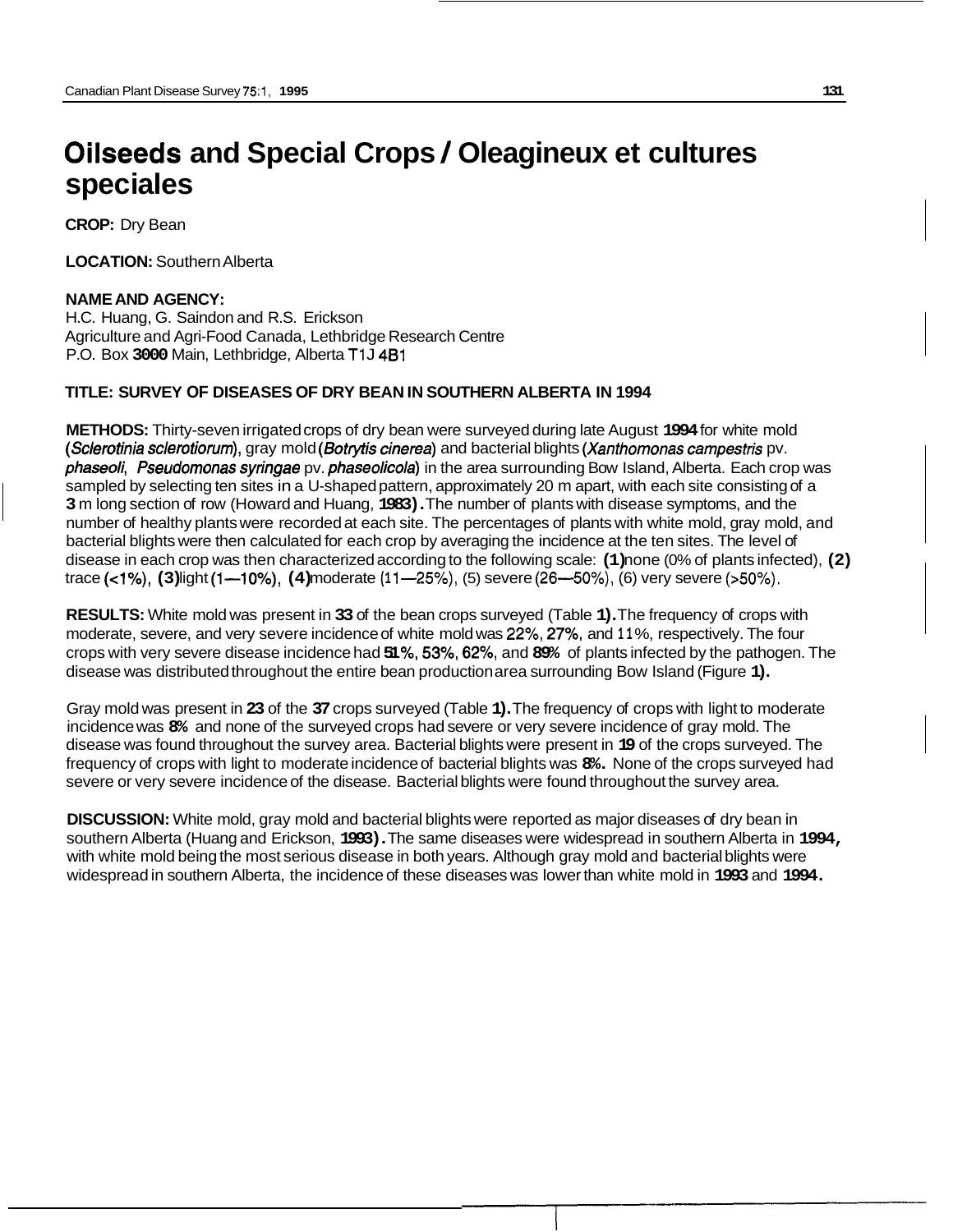|                                          | Number of Crops |           |                   |  |  |  |
|------------------------------------------|-----------------|-----------|-------------------|--|--|--|
| Disease Incidence<br>(% plants infected) | white mold      | gray mold | bacterial blights |  |  |  |
| None (0%)                                | 4               | 14        | 18                |  |  |  |
| Trace $(<1%)$                            |                 | 20        | 16                |  |  |  |
| Light (1-1 0%)                           | 10              |           |                   |  |  |  |
| Moderate (11-25%)                        | 8               | 2         | 2                 |  |  |  |
| Severe (26-50%)                          | 10              | 0         | 0                 |  |  |  |
| Very Severe (>50%)                       | 4               | 0         | 0                 |  |  |  |

**TABLE 1.** Diseases of dry bean in southern Alberta in 1994.

#### **REFERENCES:**

1. Howard, R.J. and H.C. Huang. 1983. Survey of commercial fields of dry beans for white mold disease. Page 20. *In:*  Studies of pulse crop diseases in Southern Alberta in 1982. AHRC Pamphlet No. 83-5. Aka. Hort. Res. Cent., Aka. Agric., Brooks, Alberta.

Survey 74:98-99. 2. Huang, H.C. and R.S. Erickson. 1993. Survey of diseases of dry bean in southern Alberta in 1993. Can. Plant Dis.



FIG. 1. White mold of dry bean in southern Alberta in 1994.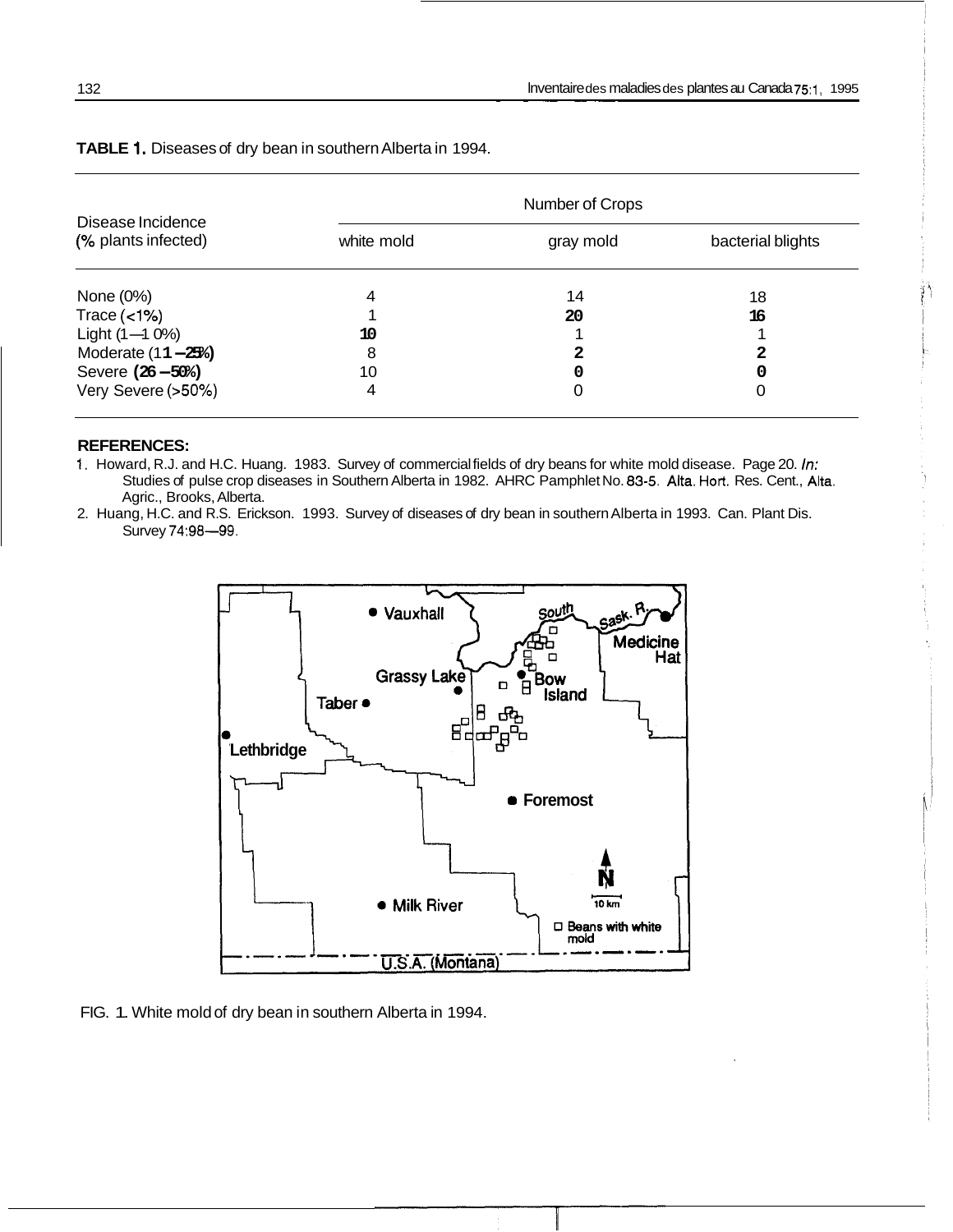CROP: Field Bean

**LOCATION:** Ontario

#### **NAME AND AGENCY:**

J.C. Tu Agriculture and Agri-Food Canada, Harrow Research Centre **Harrow, Ontario NOR 1GO** 

## **TITLE: STATUS OF ANTHRACNOSE DISEASE ON FIELD BEAN IN SOUTHWESTERN ONTARIO IN 1994**

**METHODS:** Isolations were made from anthracnose-diseased bean samples collected from six trial locations (Brussels, Exeter, Kippen, Mitchell, Shetland and Woodstock) in September 1993. The isolates were characterized to the race level using a series of differentials (Dark Red Kidney, Widusa, Kaboon, Michelite, Sanilac, Prelude and Cornell 49-242). Later, all 42 lines of white bean and 39 lines of coloured beans at nine trial locations were destroyed, the machinery and instruments were decontaminated, and the trial sites abandoned.

For 1994 trials, all submitted seeds were visually inspected and treated with DCT (diazinon 6%, captan 18% and thiophanate-methyl 14% w/w) before sowing. Nine trials were conducted at new sites in the same townships as in 1993. (Ailsa Craig, Brussels, Elora, Exeter, Kippen, Mitchell, Shetland and Kemptville). Two official inspections for anthracnose disease were made in mid- and late-August.

**RESULTS AND CONCLUSIONS:** Ten isolates **of** *Collefotrichum lindemufhianum* were obtained from diseased pods of five cultivars (Centralia, Midland, Mitchell, OAC Spring and Shetland) and three breeding lines in 1993. Pure cultures of the isolates were nearly identical in morphology to that of the alpha race. Based on their pathogenicity to the series of differential hosts noted above, all isolates were determined to be not the alpha but the alpha-Brazil race of the pathogen. This is the first finding of this race in Canada.

Tests conducted in the laboratory and greenhouse showed that the currently-used seed treatment compound (DCT) was effective in eradicating the fungus from the infected seeds.

All trial sites were carefully observed for anthracnose disease during the 1994 growing season. During official field inspections which were conducted in late-August the disease was not found. Thus, the Ontario field bean has again returned to anthracnose-free status.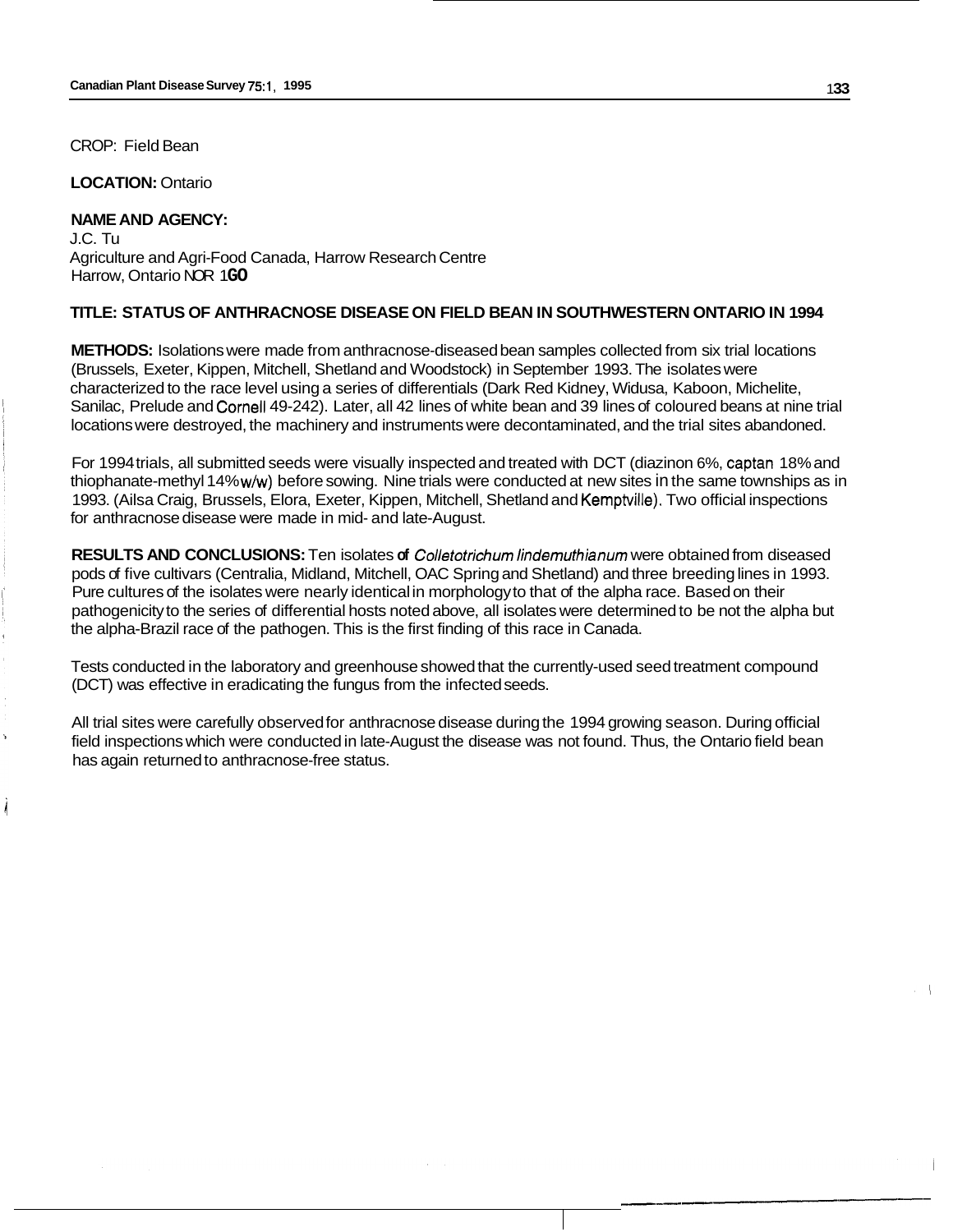**LOCATION:** British Columbia

# **NAME AND AGENCY:**

**G.** D. Jesperson British Columbia Ministry of Agriculture, Fisheries and Food 200-1690 Powick Road, Kelowna, British Columbia V1X **7G5** 

# **TITLE: 1994 CANOLA BLACKLEG SURVEY IN THE BC PEACE RIVER REGION**

**METHODS:** The purpose of the survey was to determine whether the virulent strain of blackleg *(Lepfosphaeria maculans)* had been introduced into the Peace River region of British Columbia. The survey was conducted from September 6 to 9, 1994 by eight B.C.M.A.F.F. staff and **two** volunteers. All canola producing areas were surveyed, with emphasis on areas of intensive production and areas where canola commonly follows canola. Every *Brassica napus* and every second B. *campesfris* crop encountered were surveyed. Crops were sampled in an inverted W pattern starting 30 metres from the field entry point. Ten plants were pulled and examined for blackleg every 30 m for a total of 50 stems per crop. Additional plants were also examined for blackleg along the edge of the field near the field access. All samples were retained and rated in the laboratory for the presence of blackleg and sclerotinia *(Sclerotinia sclerofiorum).* Stems with pycnidia were cultured at the provincial plant diagnostic lab. Blackleg cultures were forwarded to Dr. P. Ellis, Agriculture and Agri-Food Canada, Vancouver Research Centre, for ELISA testing using monoclonal antibodies.

**RESULTS AND COMMENTS:** Virulent blackleg was not detected in this survey. A total of 134 canola crops were surveyed, representing 8710 ha out of a total of 48,000 ha grown. Non-virulent blackleg was detected in 54.5% of crops. None of the samples had girdling lesions, and very few had basal stem cankers. The average incidence of non-virulent blackleg within infested crops was 13%. Sclerotinia stem rot was detected in **50.7%** of crops surveyed at an average incidence of 7.6% within infested crops. Virulent blackleg has not yet been detected in British Columbia.

**ACKNOWLEDGEMENTS:** Many thanks to the following for assisting with the canola survey: A. Anderson, K. Nickel, G. Carter, J. Dobb, J. Elmhirst, J. Forbes, L. Bowd, V. Joshi, D. Bray, C. Anderson.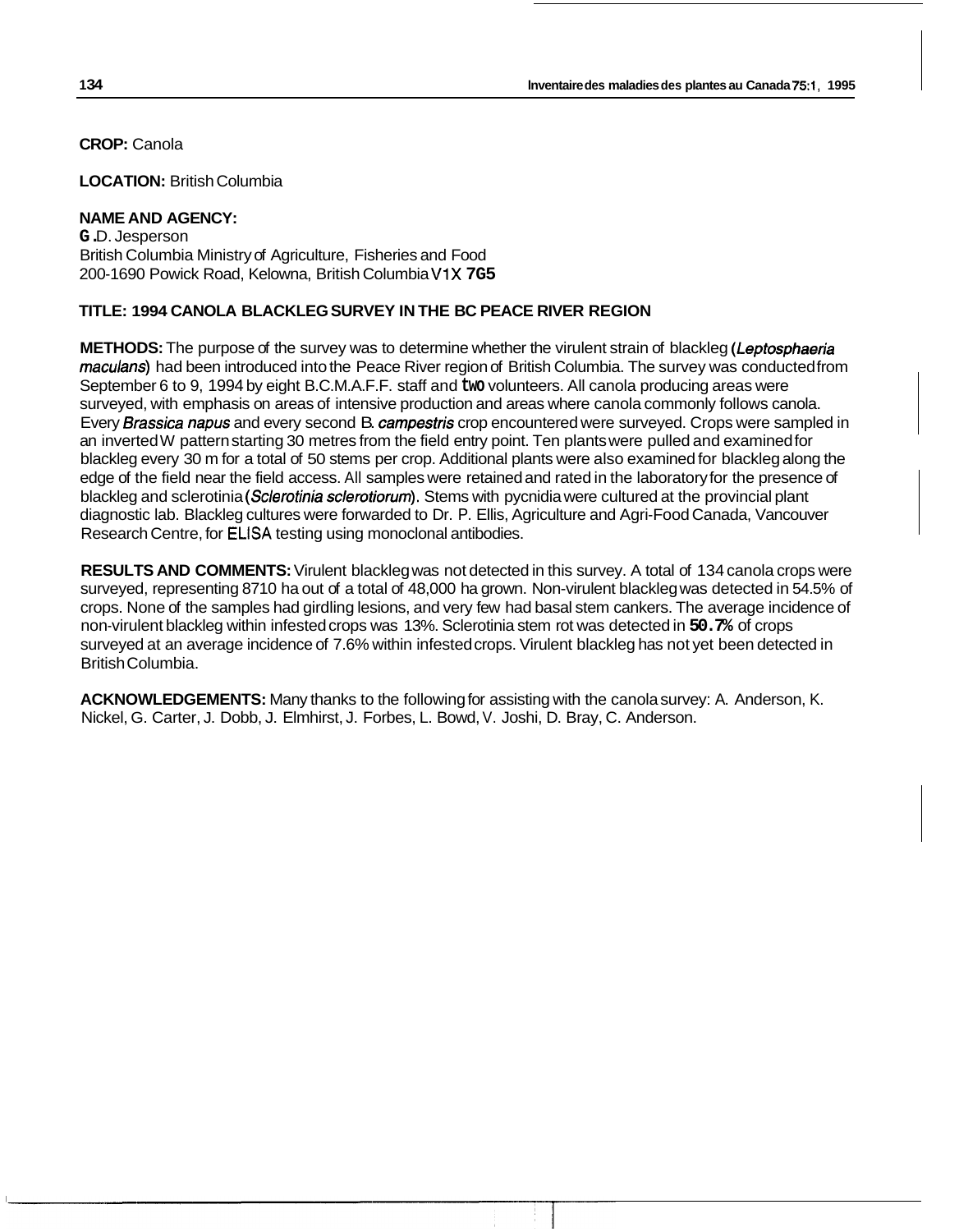**LOCATION: Peace River region of Alberta** 

#### **NAME AND AGENCY:**

L.M. Harrison', P.D. Kharbanda<sup>2</sup>, R.R. Stevens<sup>2</sup> and J. Calpas<sup>3</sup>

- **<sup>1</sup>**Alberta Agriculture, Food and Rural Development, Fairview, Alberta
- **2** Alberta Environmental Centre, Vegreville, Alberta

3 Brooks Diagnostics Ltd, Brooks, Alberta

## **TITLE: SPREAD AND DISTRIBUTION OF VIRULENT BLACKLEG OF CANOLA IN THE PEACE RIVER REGION OF ALBERTA IN 1994**

**INTRODUCTION AND METHODS:** In 1993, virulent blackleg was found extensively in the Peace River region in over 100 canola crops (1). In 1994, canola acreage was expected to increase to a record high of 600,000 hectares. The purpose of the survey was to monitor the spread of blackleg in municipalities where the prevalence was high in 1993 and to survey more canola crops in other municipalities in the Peace River region. The survey was conducted from June to September 1994, with the cooperation of agricultural fieldmen in all 13 municipalities. Canola crops in fields with shortened or no rotation were given priority in the survey. In two municipalities, all canola crops were checked at least once during the summer whereas in all other municipalities crops were selected at random. Crops were sampled as previously described (2). Additiional samples were collected at the road access to crops and in low spots in the fields. Stems with blackleg-like lesions and stubble pieces with pycnidia were collected. These plant samples were tested to confirm virulent blackleg at the Regional Crops Laboratory, Fairview, the Pest Diagnostic Clinic, Vegreville and Brooks Diagnostics Ltd, Brooks.

**RESULTS AND COMMENTS:** A total of 2010 crops was surveyed in the Peace River region. There were 104 crops with confirmed virulent blackleg. Most of the canola crops had disease incidence at low or trace levels. The disease was found to have spread from four municipalities in 1993 to seven municipalities in 1994. In the two municipalities with high prevalence of virulent blackleg in 1993 (1) there were fewer infested crops in 1994, ie 14 crops in the County of Grande Prairie and 24 in the Municipal District of Smoky River. Tlhe highest number **[52]** of infested crops in 1994 was found in the Improvement District of Birch Hills. Many of these infested crops were in fields in which cv. Westar had been grown continuously for two or more years and some showed moderate to high incidence. The Regional Crops Laboratory in Fairview surveyed 131 of the 2010 crops, received 448 canola specimens and confirmed 78 with virulent blackleg. One hundred of the 448 specimens were sent to Brooks Diagnostics Ltd to test their new ELISA procedure using monoclonal antibodies. The Diagnostic Pest Clinic in Vegreville received 110 canola specimens and identified 26 with virulent blackleg.

**ACKNOWLEDGEMENTS:** Thanks to the agricultural fieldmen and inspectors involved in surveying the canola crops, to Ellen Dalke for assistance in isolating virulent blackleg from canola specimens,, and to the Alberta Canola Producers' Commission for financial support.

#### **REFERENCES:**

- **1.** Harrison, **L.M.** and Kharbanda, P.D. **1994.** The First report on extensive spread and distribution of virulent blackleg of canola in the Peace River region of Alberta, **1993.** Can. Plant Dis. **Surv. 74:92-93.**
- 2. Evans, I.R., Kharbanda, P.D., Harrison, L. and Kaminski, D. 1990. Blackleg of canola survey in Alberta 1989. Can. Plant Dis. **Surv. 70:63-64.**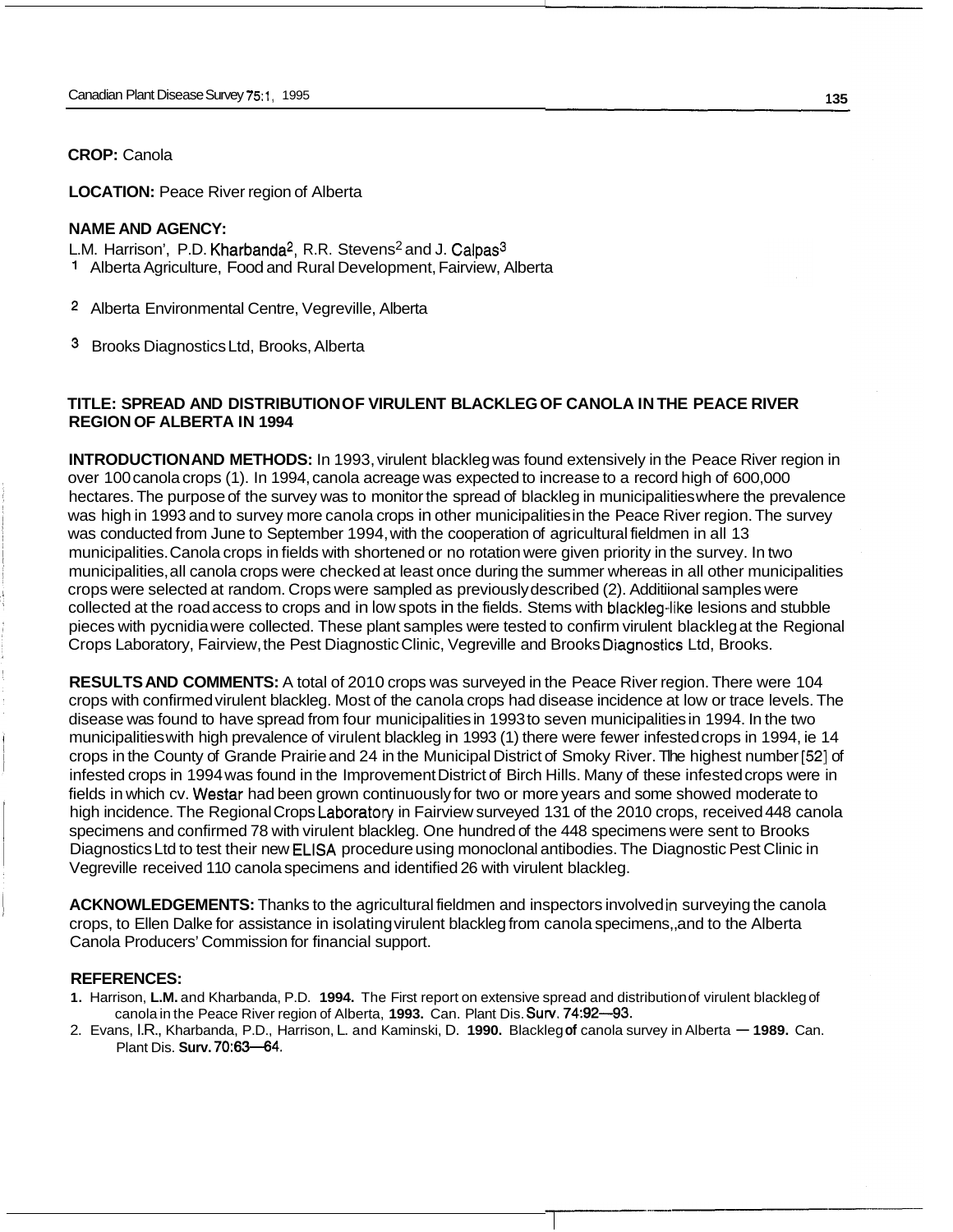**LOCATION:** Alberta

# **NAME AND AGENCY:**

- I.R. Evans', P.D. Kharbanda2 and L. Harrison3
- 1 Plant Industry Division, Alberta Agriculture, Food and Rural Development, Edmonton, Alberta
- **2** Alberta Environment Centre, Vegreville, Alberta
- Regional Crop Laboratory, Alberta Agriculture, Food and Rural Development Fairview, Alberta

# **TITLE: BLACKLEG OF CANOLA SURVEY IN ALBERTA** - **1994**

**INTRODUCTION AND METHODS:** The provincial survey for virulent blackleg *(Leptosphaeria maculans)* of canola was continued for the seventh consecutive year. Fieldmen in each of Alberta's **67** municipalities where canola was grown were assigned crops of canola to inspect in proportion to the amount grown in their respective areas of jurisdiction ie one crop of canola for every **2000** ha grown. The **50%** increase over **1993** in area sown to canola was reflected in the survey crop numbers. Fieldmen were expected to pay particular attention to short or non-existent rotations and sample as previously described **(3).** Agriculture and Agri-Food Canada seed inspectors reported on the presence of virulent blackleg in seed crops. Diagnostic confirmation of virulent blackleg-infected samples was provided by the Alberta Environmental Centre at Vegreville and laboratories at Fairview and Brooks.

**RESULTS AND COMMENTS:** In central regions of Alberta virulent blackleg infection was at trace to minor levels. The first stem and foliar lesions did not generally appear until late June. In southern regions of the province, particularly around the Vulcan area, significant losses occurred in many crops of Westar canola. Field histories typically showed that canola, usually Westar, had been grown for **3** years in a row. A similar situation existed in the Birch Hills area of the Peace region **(1,2,4)** again involving continuous Westar, but virulent blackleg infection levels there were generally low. Province-wide **2784** canola crops were surveyed and **202 (7.2%)** were positive for virulent blackleg.

Agriculture and Agri-Food Canada inspectors found only **10** seed crops of canola with trace levels of virulent blackleg in the Vermilion region. These **10** crops totalled **384** ha out of **664** seed crops province-wide, totalling **18,402** ha.

Six private seed laboratories in Alberta and one in Saskatchewan checked **1635** lots of canola seed for virulent blackleg and **42** lots were found to be positive. Infected samples were for the most part from lots of common seed.

## **REFERENCES:**

- 1. Harrison, L.M. and Kharbanda, P.D. 1994. The First report on extensive spread and distribution of virulent blackleg of canola in the Peace region of Alberta, 1993. Can. Plant Dis. Surv. 74:92--93
- 2. Harrison, L.M., Kharbanda, P.D., Stevens, R.R. and Calpas, J. 1995. Spread and distribution of virulent blackleg of canola in the Peace River region of Alberta in 1994. Can. Plant Dis. Surv. 75: 135.
- 3. Kharbanda, P.D., Evans, I.R., Harrison, L., Slopek, S. Huang, H.C., Kaminski, D. and Tewari, J.P. 1989. Blackleg of canola survey in Alberta  $-$  1988. Can. Plant Dis. Surv.  $69.55-57$ .
- 4. Turkington, T.K. and Harrison, L.M. 1994. Survey of canola diseases in the Peace River region of Alberta, 1993. Can. canola survey in Alberta —<br>;ington, T.K. and Harrison, L<br>Plant Dis. Surv. 74: 94<mark>—9</mark>5.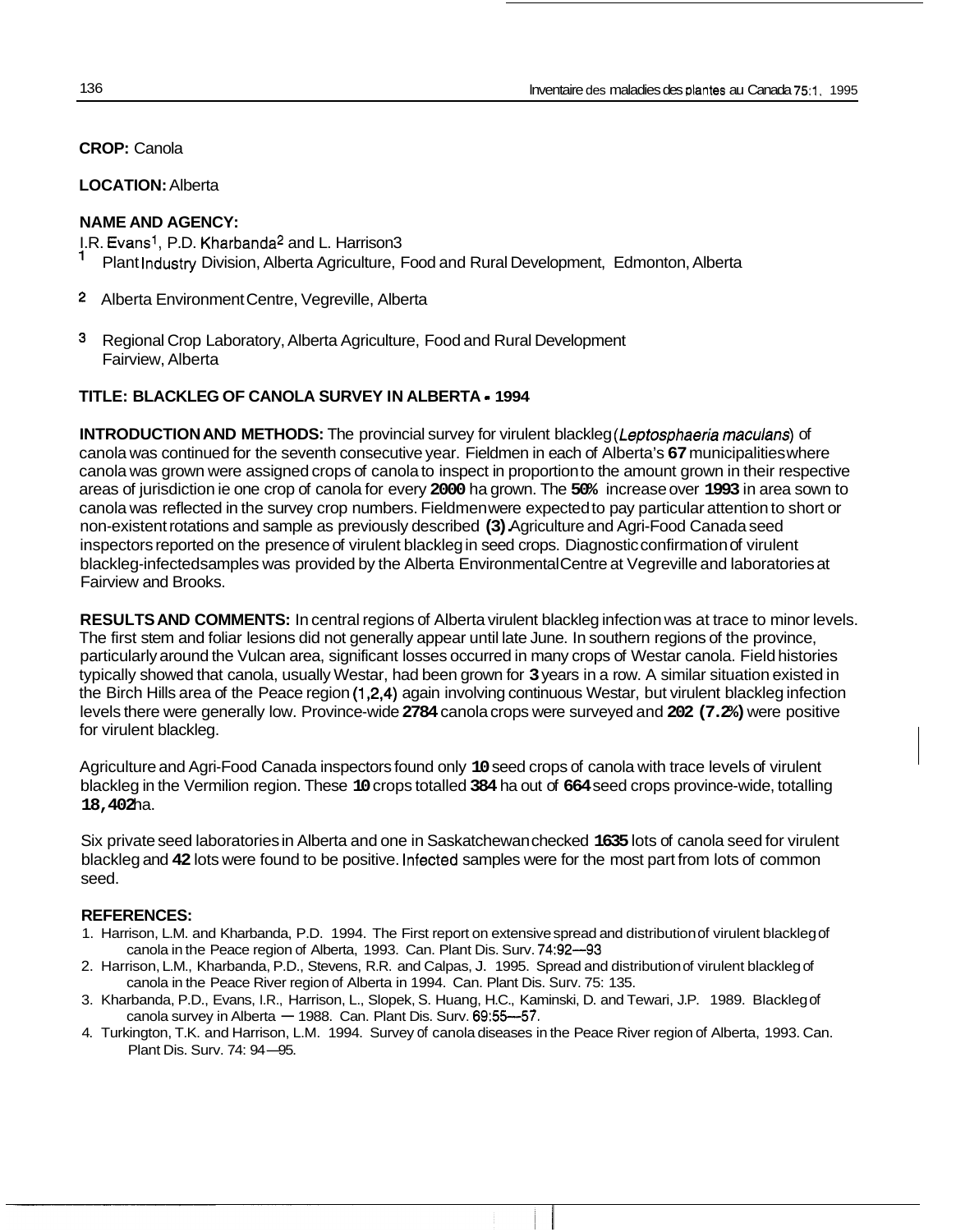**LOCATION:** Saskatchewan

# **NAME AND AGENCY:**

J.R. Thomson<sup>1</sup>, D.A. Kaminski<sup>2</sup>, R.A.A. Morrall<sup>1</sup> and R.K. Gugel<sup>3</sup>

- Department of Biology, University of Saskatchewan 112 Science Place, Saskatoon, Saskatchewan S7N 5E2
- 2 Saskatchewan Agriculture and Food, Walter Scott Building 3085 Albert St., Regina, Saskatchewan S4S OB1
- 3 Agriculture and Agri-Food Canada, Saskatoon Research Centre 107 Science Place, Saskatoon, Saskatchewan S7N OX2

#### **TITLE: SURVEY OF CANOLA DISEASES IN SASKATCHEWAN, 1994**

**METHODS:** Between 15 and 23 August 1994, 106 canola crops (at growth stages 5.1-5.4 [l]) were surveyed in Saskatchewan crop districts 1, 2, 5, 6, 7, 8 and 9 (Fig. 1), where the majority of canola in the province was grown. The number of crops surveyed per crop district (CD) was approximately in proportion to the area of canola seeded in each district [2], and the acreage in the seven districts surveyed accounted for 94% of the estimated 1994 production for Saskatchewan. Crops were usually surveyed along preplanned routes, with a minimum distance of 40 km between survey sites. Twenty-plant samples from each of 5 locations per field, taken along a horseshoe-shaped path starting 25 m from the edge of the field, were collected and rafted. A total of 74 *Brassica*  napus and 32 B. rapa crops were assessed for the prevalence (percent of crops infested) and incidence (percent of plants infected per crop) of sclerotinia stem rot *(Sclerotinia sclerotiorum),* foot rot *(Fusariurn* spp. and *Rhizoctonia* sp.), aster yellows (mycoplasma-like organism) and staghead *(Albugo candida).* Blackleg *(Leptosphaeria rnaculans)* lesions that occurred on any part of the canola stem were noted, as were basal stem cankers that destroyed or weakened the structural integrity of tissues [3]. The prevalence and severity (percent surface area of pod covered by lesions) of alternaria pod spot *(Alternaria* spp.) was determined.

**RESULTS:** The overall prevalence of sclerotinia stem rot was high in CDs 8A, 8B and 9A (86-1 00% of crops infested) (Table 1). Mean prevalence was slightly higher for B. rapa (59%) than for B. napus (53%), although mean disease incidence was lower in *B.* rapa (5%) than in *6.* napus (6%) (Table 2).

Blackleg lesions occurred in 76% of B. napus and 91 **Yo** of B. rapa crops, with overall incidences of 1 1 **Yo** and 25%, respectively (Table 2). Disease incidence was over 50% in 3 B. napus and 5 B. rapa crops. In CD 88, blackleg occurred in 91% of the crops with a mean incidence of 36% (Table 1); in CDs 7B and 8A, 100% of crops were infested. Basal stem cankers were not prevalent generally; no cankers were recorded1 in 47% of both B. napus and **0.** rapa crops. However, in CD 78 and 9B, basal stem cankers were recorded in all crops, with mean incidences of 11% and 7%. Lesions caused by the weakly virulent strain of L. maculans were observed in many crops of B. napus and B. rapa, but incidence was low.

The incidence of foot rot was generally low, but prevalence was high (Table 2). Similarly, the overall incidence of The incidence of foot rot was generally low, but prevalence was high (Table 2). Similarly, the overall incidence c<br>aster yellows was low, but most crops were infested. However, appreciable disease incidences (11—20%) had developed in 5 crops of B. rapa.

The incidence of staghead was low (1.9%), but 69% of B. rapa crops were infested. Malformations similar to small stagheads, caused by *Peronospora parasitica,* were recorded in 4 crops of B. *mapus.*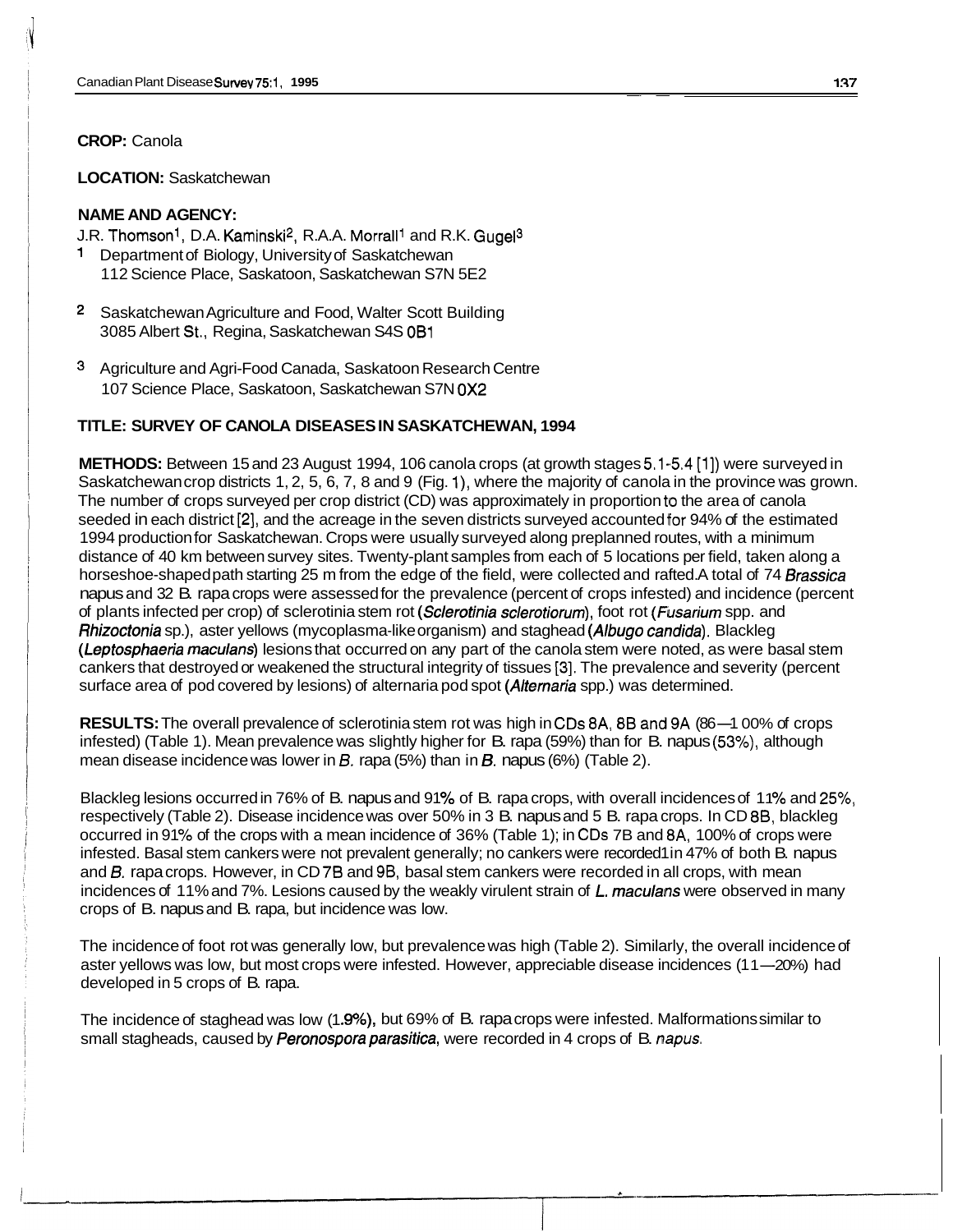The severity of alternaria pod spot was low, with means ranging from 0.3-2.7% in different crop districts, but prevalence was high (Table 2). More than 50% of the crops were infested in 7 of the 12 crop districts surveyed, with the highest prevalence **(83%)** in CD 76 (Table 1).

**COMMENT:** In 1994, rainfall was above average for most of the Saskatchewan grain belt in late May and June. This trend continued for July and August, although below average rainfall was reported for these months in southeast, southwest and northwest districts. Excess moisture was a problem in northeast districts [2]. The generally low incidence of diseases was surprising given the favorable moisture levels and moderate to high disease prevalence. Growing conditions for canola, and for development of sclerotinia stem rot, were generally favorable but disease incidence was not high in any district. However, in 5 crops (2 in *88,* 2 in 9A and 1 in 5A) disease incidence was over 20%. The low prevalence *of* stem rot in the southeast districts may have been partly due to the lower moisture levels during July and August, and because there is less of a history of canola production in these districts. It was not possible to determine if any of the surveyed crops had been sprayed with fungicides for the control of stem rot or blackleg. The occurrence of 5 crops (2 in **88,** 2 in 9A and 1 in **58)** with production in these districts. It was not possible to determine if any of the survey<br>fungicides for the control of stem rot or blackleg. The occurrence of 5 crops (2 in<br>11—20% aster yellows was unusual, although the high p

The prevalence of blackleg lesions was generally high except in **CDs** 1A and **2B.** Petrie [4] also reports a high prevalence of blackleg in CDs 6, 8 and 9. The incidence of lesions was generally lower in this survey, but there was close agreement in the incidence of cankers reported in **CDs 8** and 9. In this survey, the overall incidence of blackleg lesions was higher in *B. rapa* than in *B. napus*, agreeing with the reports by Petrie in 1993 [3] and 1994 [4]. However, the incidence of stem cankers was found to be higher in *B. rapa* than in *B. napus* in this survey, whereas Petrie reported a higher incidence in *B. napus* in 1994.

#### **REFERENCES:**

- 1. Harper, **F.R.** and **6.** Berkenkamp. 1975. Revised growth-stage key for *Brassica campesfris* and *6.* napus. Can. J. Plant Sci. 55:657-658.
- 2. Saskatchewan Agriculture and Food. Final Crop Report No. 27. Regina, Saskatchewan. **Oct.** 20, 1994.
- **3.** Petrie, G.A. 1993. Changes in blackleg incidence, 1991-93, with notes on other diseases. Can. Plant Dis. Surv. 74:88- $90^{\circ}$
- 4. Petrie, G.A. 1994. 1994 Survey for blackleg and other diseases of canola. Can. Plant Dis. Surv. 75: 142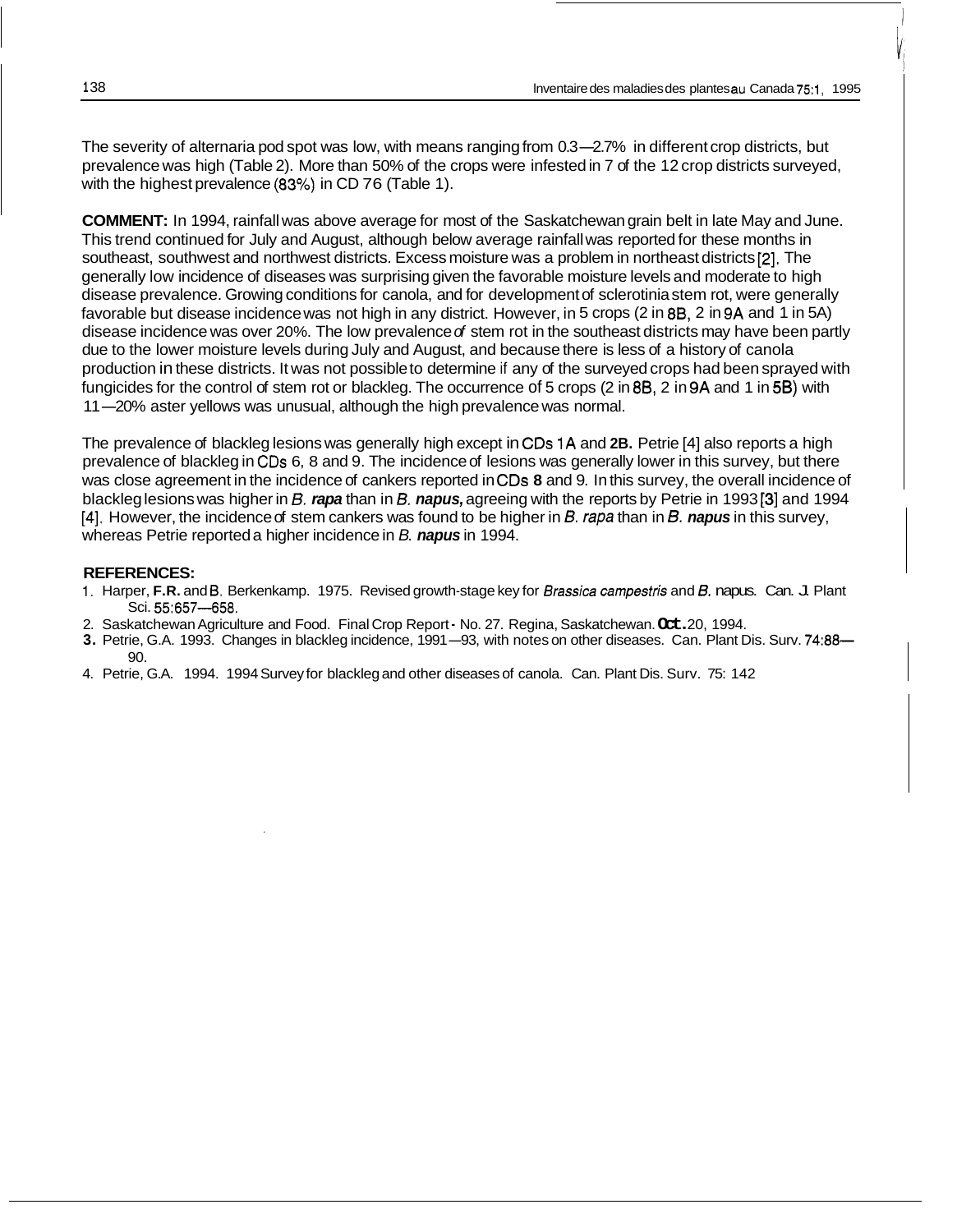



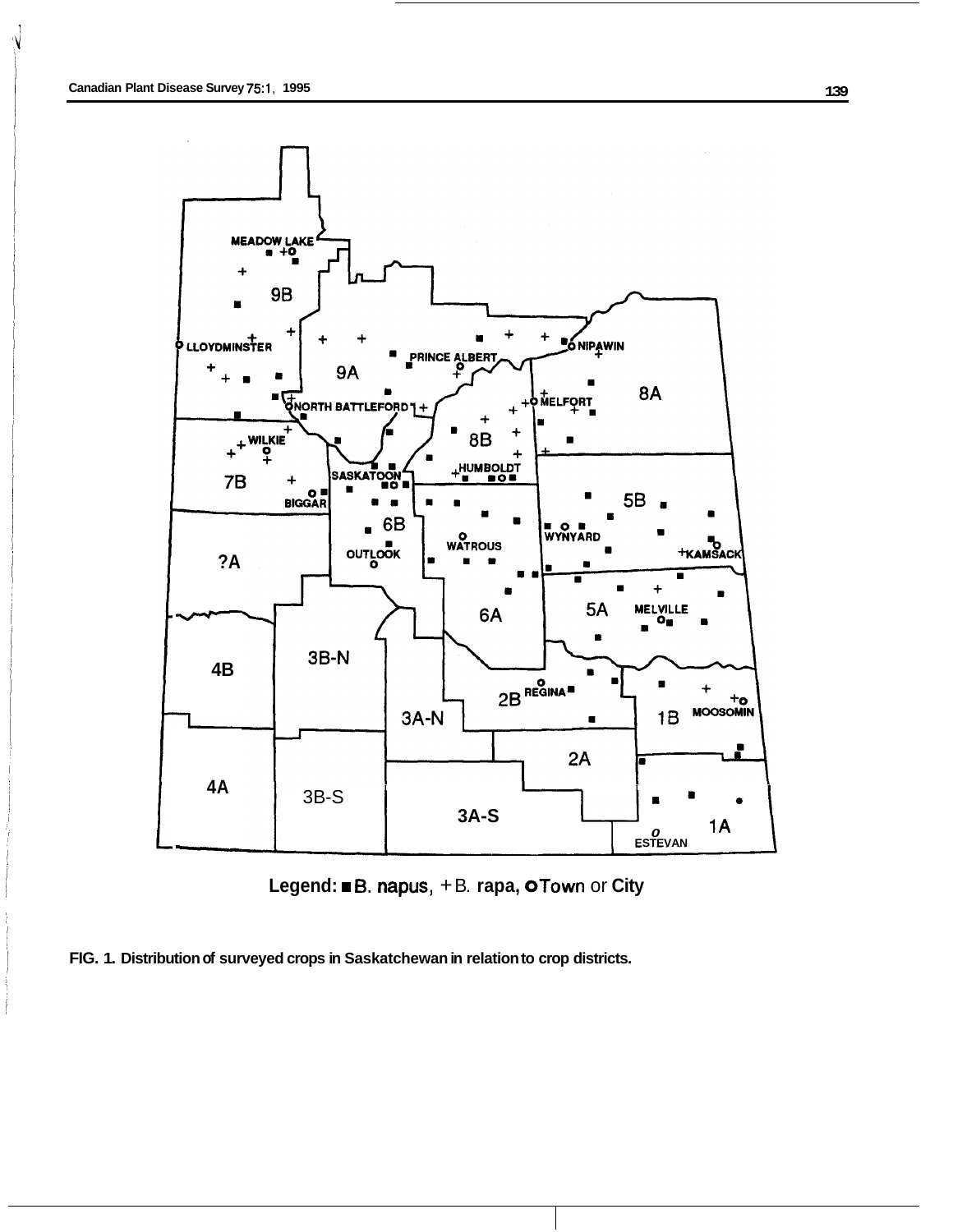| Crop<br>district<br>acreage | Estimated<br>canola | No. of crops<br>surveyed |                |     | Sclerotinia<br>stem rot |              | Blackleg                              |    | Alternaria<br>pod spot |
|-----------------------------|---------------------|--------------------------|----------------|-----|-------------------------|--------------|---------------------------------------|----|------------------------|
|                             | $(x 10^3$ ha)       | В.<br>napus              | B.<br>rapa     | P*  | DI**                    | P<br>lesions | D <sub>l</sub><br>lesions<br>/cankers | P  | Mean%<br>severity      |
| 1A                          | 116                 | 4                        | 0              | 0   |                         | 0            |                                       | 50 | 0.3                    |
| 1B                          | 154                 | 3                        | $\overline{2}$ | 0   |                         | 60           | 411                                   | 60 | 1.6                    |
| 2B                          | 84                  | 4                        | 0              | 0   |                         | 0            |                                       | 75 | 0.2                    |
| 5A                          | 309                 | 8                        |                | 67  | 4                       | 44           | 1/0                                   | 44 | 0.8                    |
| 5B                          | 292                 |                          |                | 58  | 4                       | 83           | 14/3                                  | 75 | 0.8                    |
| 6A                          | 264                 | 0                        | 0              | 20  | $\leq$ 1                | 90           | 411                                   | 50 | 0.1                    |
| 66                          | 184                 | 0                        | 0              | 50  | 3                       | 90           | 14/1                                  | 40 | 0.7                    |
| 76                          | 174                 |                          | 5              | 0   |                         | 100          | 22/11                                 | 83 | 0.8                    |
| 8A                          | 180                 | 4                        | 4              | 100 | 7                       | 100          | 19/2                                  | 38 | 2.6                    |
| 8B                          | 222                 | 5                        | $\,6\,$        | 91  | 10                      | 91           | 3614                                  | 55 | 1.5                    |
| <b>9A</b>                   | 313                 | 7                        | 7              | 86  | 11                      | 93           | 1911                                  | 64 | 1.2                    |
| 96                          | 228                 | 7                        | 6              | 62  | 1                       | 100          | 24/7                                  | 62 | 2.7                    |

TABLE **1.** Canola acreage, number of crops surveyed, disease prevalence and disease incidence or severity in Saskatchewan, 1994.

**Mean percent prevalence.** 

\*\* **Mean percent disease incidence.**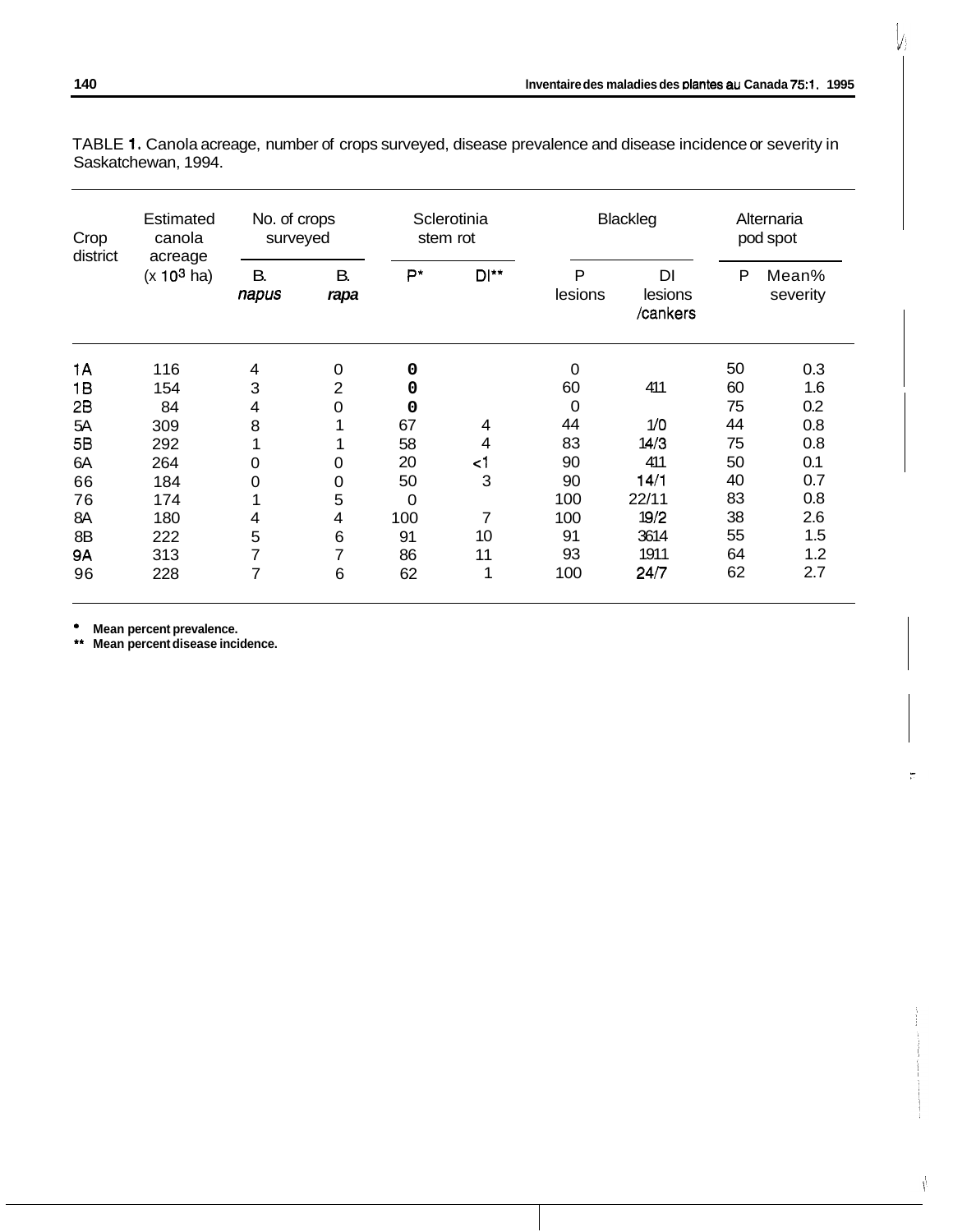|                 |             | Number of crops with    |                  |                         |                         |              |                         |                         |  |
|-----------------|-------------|-------------------------|------------------|-------------------------|-------------------------|--------------|-------------------------|-------------------------|--|
|                 |             | <b>Stem</b>             |                  | <b>Blackleg</b>         | Foot                    | <b>Aster</b> | Staghead                | <b>Alternaria</b>       |  |
|                 |             | rot                     | <b>lesion</b>    | canker                  | rot                     | yellows      |                         | pod spot                |  |
| <b>B.</b> rapa  |             |                         |                  |                         |                         |              |                         |                         |  |
|                 | $\mathbf 0$ | 13                      | 3                | 15                      | $\overline{\mathbf{4}}$ | 3            | 10                      | 7                       |  |
| trace           | <1%         | $\overline{\mathbf{2}}$ |                  |                         |                         | 11           | 3                       | 4                       |  |
|                 | $1 - 5%$    | 9                       | $\mathsf 3$      | 10                      | 22                      | 11           | 17                      | 17                      |  |
|                 | $6 - 10%$   | $\overline{\mathbf{2}}$ | $\boldsymbol{6}$ | $\mathbf 2$             | $\bf{4}$                | $\mathbf 2$  | 1                       | $\mathbf 2$             |  |
|                 | 11-20%      | 5                       | 5                | 3                       | $\overline{\mathbf{2}}$ | 5            | 1                       | $\overline{\mathbf{2}}$ |  |
|                 | $21 - 50%$  | $\mathbf{1}$            | 10               | $\overline{\mathbf{2}}$ |                         |              |                         |                         |  |
|                 | $>50\%$     |                         | 5                |                         |                         |              |                         |                         |  |
| Mean % DI*      |             | 5                       | 25               | 5                       | 4                       | $\mathbf{3}$ | $\overline{\mathbf{2}}$ | 3                       |  |
| Mean% P**       |             | 59                      | 91               | 53                      | 88                      | 91           | 69                      | 75                      |  |
| <b>B.</b> napus |             |                         |                  |                         |                         |              |                         |                         |  |
|                 | $\mathbf 0$ | 35                      | 18               | 47                      | 34                      | 15           |                         | 39                      |  |
| trace           | $<1\%$      | $\overline{\mathbf{4}}$ |                  |                         |                         | 34           |                         | 26                      |  |
|                 | $1 - 5%$    | 26                      | 19               | 20                      | 31                      | 25           |                         | $\overline{7}$          |  |
|                 | 6-10%       | $\mathsf 3$             | 11               | $\mathbf 2$             | 9                       |              |                         | $\overline{\mathbf{2}}$ |  |
|                 | 11-20%      | $\mathbf{2}$            | 14               | 5                       |                         |              |                         |                         |  |
|                 | $21 - 50%$  | $\mathbf{3}$            | $\mathsf 9$      |                         |                         |              |                         |                         |  |
|                 | $>50\%$     | 1                       | 3                |                         |                         |              |                         |                         |  |
| Mean % DI*      |             | 6                       | 11               | $\overline{\mathbf{2}}$ | $\mathbf{2}$            | 1            | n/a                     | 1                       |  |
| Mean% P**       |             | 53                      | 76               | 36                      | 54                      | 80           |                         | 47                      |  |

**TABLE 2. Mean incidence, prevalence and distribution** of **diseases in relation to categories** of **disease incidence**  in **74 crops** of *B. napus* **and 32** of *B. rapa* **in Saskatchewan, 1994.** 

**Disease incidence.** 

\*\* **Prevalence.**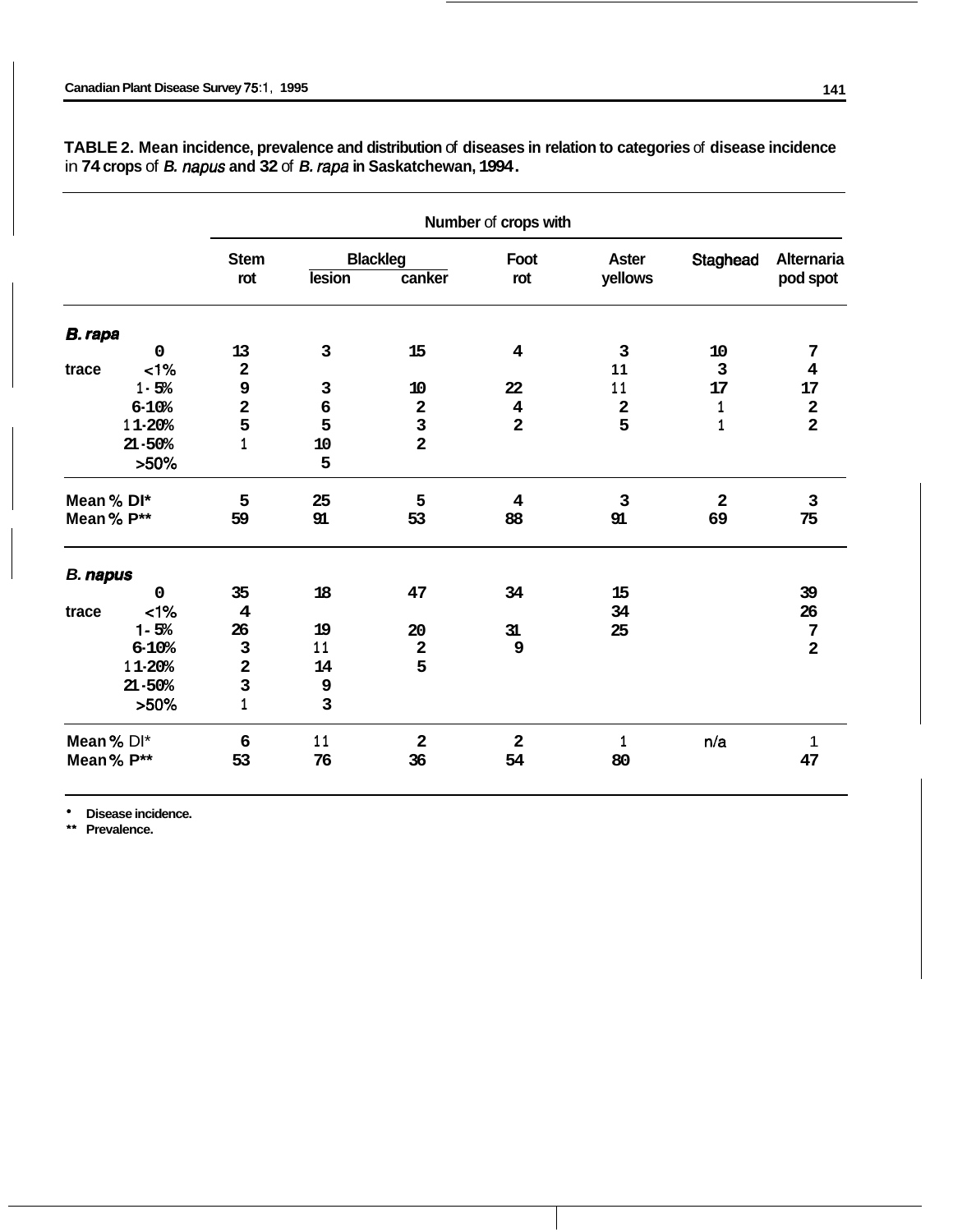ł

CROP: Canola

**LOCATION:** Central Saskatchewan

# **NAME AND AGENCY:**

G.A. Petrie Agriculture and Agri-Food Canada, Saskatoon Research Centre Saskatoon, Saskatchewan S7N **OX2** 

# **TITLE: 1994 SURVEY FOR BLACKLEG AND OTHER DISEASES OF CANOLA**

**METHODS:** Between **15** August and **30** September, **141** canola crops **(1** 1 **1** of *Brassica napus* [BN] and **30** of B. *rapa* [BR] were surveyed in the **1 1** Saskatchewan rural municipalities (RM's) visited annually between **1991**  and **1993 (6).** The stubble from **10** plants was pulled at each of six sites per field and the mean disease incidence (DI) for each pathogen present was calculated. Both the incidence of all blackleg *(Lepfosphaeria maculans)*  infections and the incidence of severe basal stem cankers (6) were recorded. Swathed plants were examined for alternaria black spot *(A. brassicae* and A. raphani), staghead *(Albugo candida)*, and aster yellows. The severity of *Alternaria* pod infection was rated as trace, slight, moderate, or severe, corresponding, respectively, to **1, 5, 10,**  and **20%** (or more) of the surface area covered by lesions (2). Notes were taken on the extent of weed infestation, hail damage, herbicide damage, and the presence of blackleg-infested residue of earlier canola crops.

**RESULTS AND DISCUSSION:** Blackleg was found in **140** of the **141** crops. In most RM's **DI** ranged from very low to very high (Table **1).** The overall **DI** of **64%** was lower than that recorded in **1991** or **1993 (6).** However, the mean **DI** for severe basal stem cankers, **5%,** was higher than that recorded for either **1992** or **1993.** Crops in fields with short rotations (typically canola-cereal-summerfallow-canola) had the highest incidences of severe mean DI for severe basal stem cankers, 5%, was higher than that recorded for either 1992 or 1993. Crops in fields with short rotations (typically canola-cereal-summerfallow-canola) had the highest incidences of severe basa stem base, prostrate, and prematurely ripened. There was often a close association with pieces of blackleginfested root residue from a preceding canola crop. Abundant rainfall in the latter half of May, **1994,** may have been an important factor contributing to the increase in frequency of severe basal stem cankers. Frequent rain showers stimulated ascospore production and liberation, resulting in early infections.

Blackleg incidences of **70-90%** occurred in some fields where canola had not been grown for **10** years or more. However, plants with severe cankers were rare in these fields. Inquiries determined that the seed sown had usually been treated with a fungicide specifically for blackleg control; thus, ascospore inoculum apparently had blown in from adjacent fields. As in **1993 (6),** overall blackleg infection in BR crops was higher than in BN (Table **2).** However, in **1994,** the mean incidence of basal stem cankers was higher in BN. Many of the short rotations involved BN. Producers apparently were relying on the greater blackleg resistance of BN cultivars to help negate the possible adverse effects of shorter rotations.

Sclerotinia stem rot *(Sclerotinia sclerofiorum)* occurred in **104** crops **(74%);** infection incidences between **10** and **37%** were recorded in **16** fields **(1 1%).** Stem rot was most common in the northeastern part of the surveyed area, or RM's **401, 402,** and **431** (Table 1). As previously reported **(5),** it was more prevalent, and the **DI** was higher, in BN than in BR (Table **2).** Foot rot *(Rhizocfonia solani* and *Fusarium roseum)* and aster yellows also were more common in BN crops (Table **2),** in keeping with earlier results **(3, 5, 7).** Alternaria black spot was less severe in BN than in BR (Table 2), reflecting their relative susceptibility to the disease **(1).** Grey stem *(Pseudocercosporella capsellae)* was rarely found in BN (Table 2), but BR stubble often was extensively colonized by the pathogen. Presently grown cultivars of BN are less affected by grey stem than were those grown previously (4). Staghead (Albugo candida) was conspicuous in **11** BR crops **(37%).**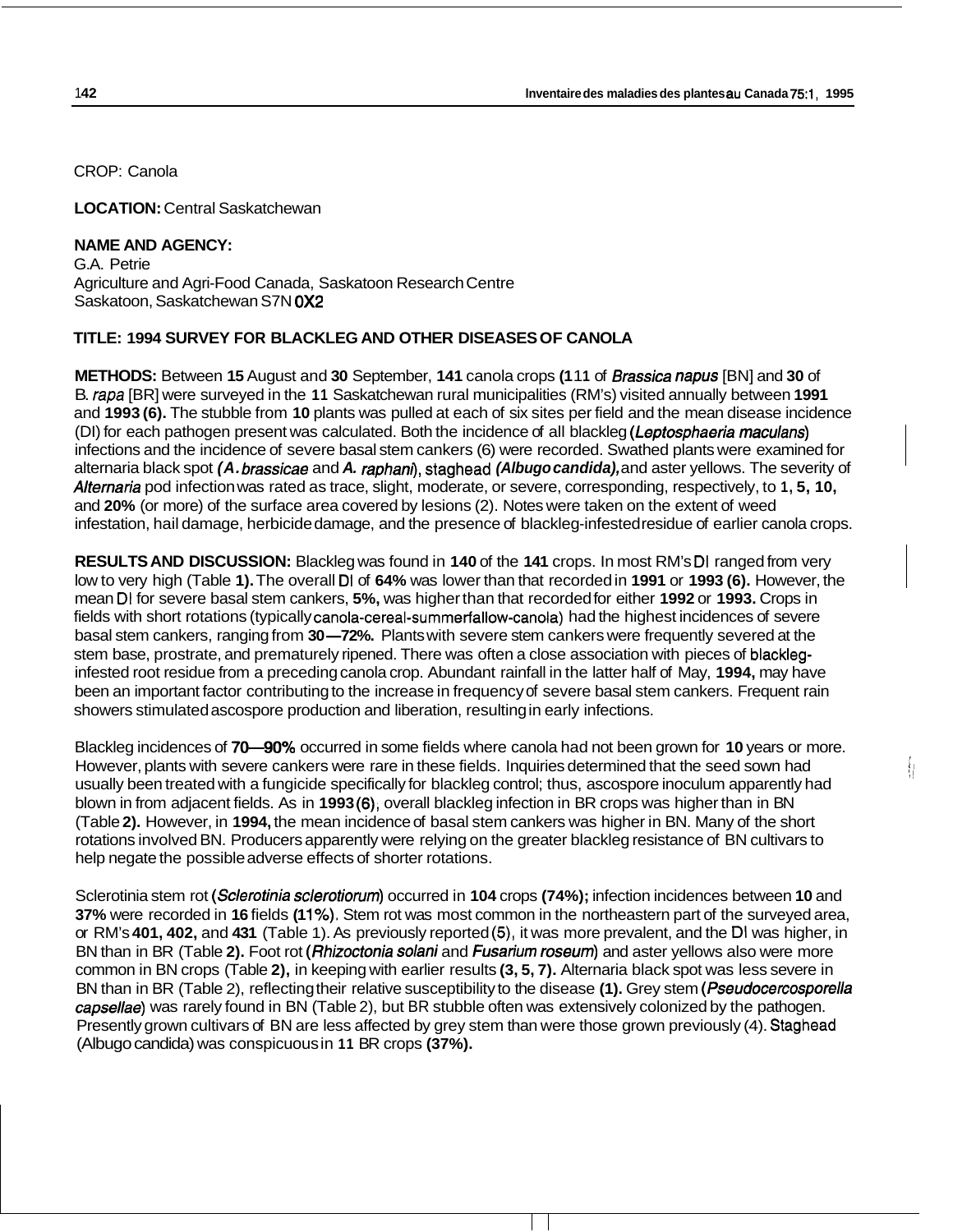Hail damage was noteworthy in 11 crops (8%). In one field south of Asquith in RM 345, early hail left gaping wounds in the stems, many of which were broken over. Blackleg lesions were often associated with hail injury. Herbicide drift caused significant damage in only three crops (2%). Partial sterility was noted in plants near the edge of one of these fields, and proliferation of stem tissues was observed in the **two** others. Infestations of stinkweed *(Thlaspi arvense),* wild mustard *(Sinapis arvensis),* and volunteer cereals were a serious problem in several fields throughout the area.

#### **REFERENCES:**

- 1. Bansal, V.K., Séguin-Swartz, G., Rakow, G.F.W. and Petrie, G.A. 1990. Reaction of *Brassica* species to infection by *Ahemaria brassicae.* Can. J. Plant Sci. **7:1159-1162.**
- **2.** Conn, K.L., Tewari, J.P. and Awasthi, R.P. **1990.** A Disease assessment key for Aternaria blackspot in rapeseed and mustard. Can. Plant Dis. Surv. **7O:lQ-22.**
- **3.** Petrie, G.A. **1973.** Diseases of Brassica species in Saskatchewan, **1970-72 1.** Staghead and1 aster yellows. Can. Plant Dis. Surv. 53:19-25.
- **4.** Petrie, G.A. **1973.** Diseases of Brassica species in Saskatchewan, **1970-72 II.** Stem, pod, and leaf spots. Can. Plant Dis. Surv. **53:83-87.**
- **5.** Petrie, G.A. **1973.** Diseases of Brassica species in Saskatchewan, **1970-72** 111. Stem and root rots. Can. Plant Dis. SUN. **53:88-92.**
- **6.** Petrie, G.A. **1994.** Changes in blackleg incidence, **1991-93,** with notes on other diseases. Can. Plant Dis. Surv. **74:88-90.**
- **7.** Petrie, G.A., Mortensen, K. and Dueck, J. **1985.** Blackleg and other diseases of rapeseed in Saskatchewan, **1978** to **1981. Can. Plant Dis. Surv. 65:35-41.**

| Rural                                                                                                                                                     |                                                          | Virulent blackleg                                                                                                                                |                                                                   |                                                                                                                                                          | Sclerotinia stem rot                                              |                                                                           |  |
|-----------------------------------------------------------------------------------------------------------------------------------------------------------|----------------------------------------------------------|--------------------------------------------------------------------------------------------------------------------------------------------------|-------------------------------------------------------------------|----------------------------------------------------------------------------------------------------------------------------------------------------------|-------------------------------------------------------------------|---------------------------------------------------------------------------|--|
| Municipality                                                                                                                                              |                                                          | Mean incidence &<br>range of stem<br><b>infections</b>                                                                                           |                                                                   | Mean incidence &<br>range of severe                                                                                                                      | % fields<br>infested<br>stem cankers                              | Mean<br>incidence                                                         |  |
| 343 Blucher<br>344 Corman Park<br>345 Vanscoy<br>372 Grant<br>373 Aberdeen<br>401 Hoodoo<br>402 Fish Creek<br>403 Rosthern<br>404 Laird<br>405 Great Bend | 60<br>57<br>72<br>81<br>65<br>53<br>49<br>62<br>58<br>64 | $(3 - 98)$<br>$(0.1 - 100)$<br>$(10 - 100)$<br>$(55 - 98)$<br>$(5 - 99)$<br>$(18 - 80)$<br>$(12 - 90)$<br>$(10 - 95)$<br>$(0 - 98)$<br>(18 - 95) | 4<br>5<br>10<br>7<br>6<br>$\overline{2}$<br>1<br>6<br>5<br>2<br>1 | $(0 - 22)$<br>$(0 - 56)$<br>$(0 - 72)$<br>$(0 - 30)$<br>$(0 - 59)$<br>$\vert$ 8)<br>(0 -<br>$\vert$ 3)<br>- 0)<br>$(0 - 32)$<br>$(0 - 33)$<br>$(0 - 10)$ | 42<br>69<br>65<br>91<br>70<br>100<br>100<br>82<br>67<br>80<br>100 | 2<br>6<br>4<br>$\overline{2}$<br>12<br>6<br>5<br>3<br>1<br>$\overline{7}$ |  |
| 431 St. Louis<br>Overall mean<br>and range for<br>141 crops                                                                                               | 79<br>64                                                 | $(58 - 98)$<br>$(0 - 100)$                                                                                                                       | 5                                                                 | $(0 - 7)$<br>$(0 - 72)$                                                                                                                                  | 74                                                                | $4(0-37)$                                                                 |  |

**TABLE 1.** Blackleg and sclerotinia stem rot infection of stubble of canola *(Brassica napus* and **0.** *rapa)* crops in 11 rural municipalities in central Saskatchewan, 1994.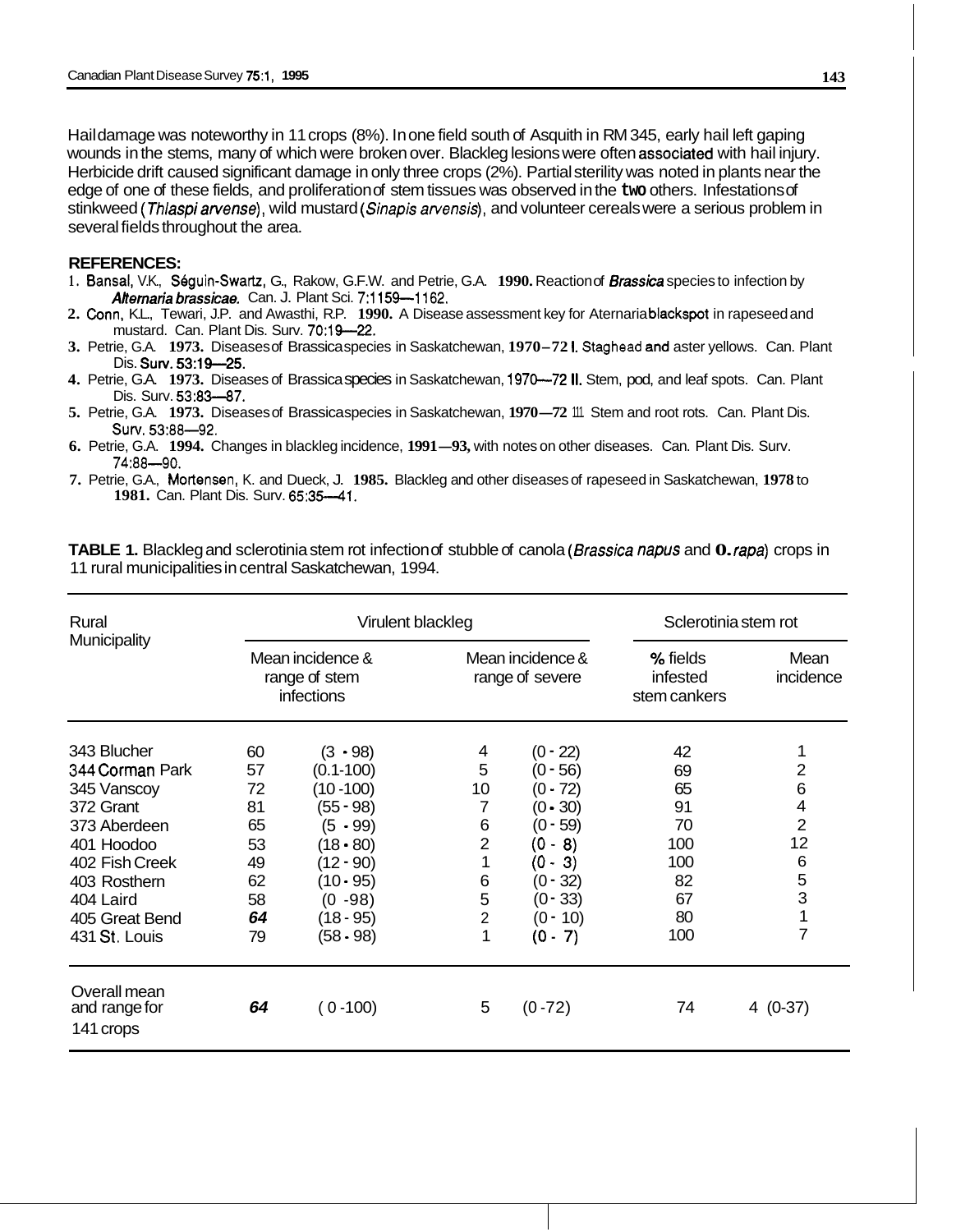$\mathbb{N}_0$ 

| <b>Disease</b>       | Disease measurement   | <b>Brassica napus</b> | Brassica rapa |
|----------------------|-----------------------|-----------------------|---------------|
| <b>Blackleg</b>      | <b>Prevalence</b>     | 99                    | 100           |
|                      | Mean incidence        | 62                    | 69            |
|                      | Mean % basal cankers  | 6                     | 4             |
| <b>Sclerotinia</b>   | <b>Prevalence</b>     | 77                    | 63            |
| stem rot             | <b>Mean incidence</b> |                       |               |
|                      | all crops             | 4                     | $\mathbf{2}$  |
|                      | infested crops        | 6                     | 3             |
| <b>Atternaria</b>    | <b>Prevalence</b>     | 100                   | 100           |
| black spot           | <b>Severity</b>       | 7                     | 9             |
| <b>Aster yellows</b> | <b>Prevalence</b>     | 45                    | 17            |
| Foot rot             | <b>Prevalence</b>     | 21                    | 7             |
| Grey stem            | <b>Prevalence</b>     | 10                    | 100           |
| Staghead             | <b>Prevalence</b>     | 0                     | 37            |

**TABLE 2. Mean prevalence, incidence or severity\* of diseases of** two **species of canola in 1994 in central Saskatchewan.** 

• Prevalence = percent crops infested; incidence = percent plants infected in a crop; severity = percent surface area of pods with lesions.

 $\mathbf{I}$ 

i

÷

Ń,

 $\sum_{i=1}^{n}$ 

 $\overline{\phantom{a}}$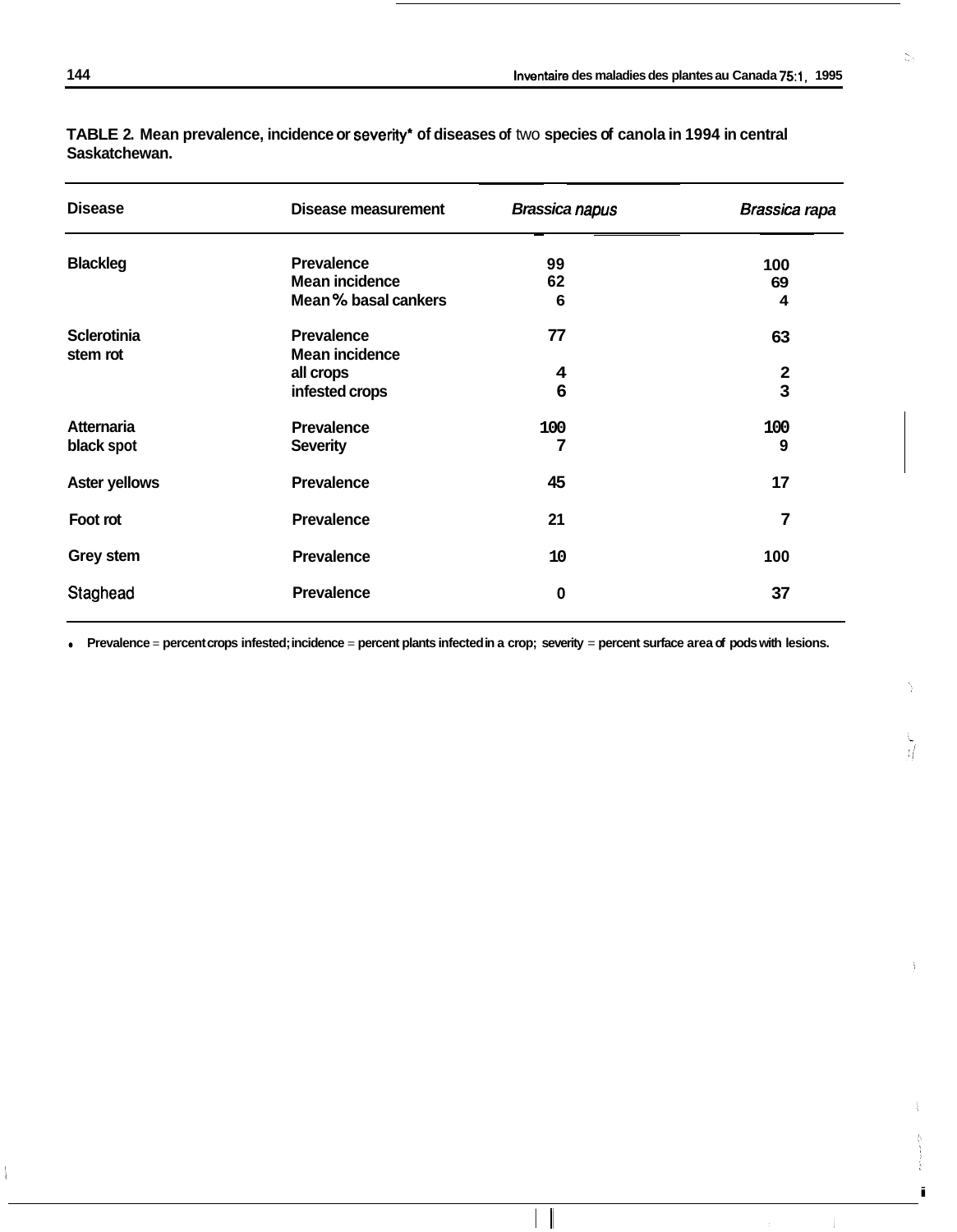**LOCATION:** Manitoba

# **NAME AND AGENCY:**

- **J. Fang<sup>1</sup>** and R.G. Platford<sup>2</sup> 1 Department of Plant Science, University of Manitoba Winnipeg, Manitoba R3T **2N2**
- <sup>2</sup> Manitoba Agriculture, Crop Diagnostic Centre **201 -545** University Crescent, Winnipeg, Manitoba R3T **5S6**

## **TITLE: DISTRIBUTION, PREVALENCE AND INCIDENCE OF CANOLA DISEASES IN MANITOBA 1994**

**METHODS:** Three surveys of **101** canola crops in four agricultural regions of Manitoba, Southwest (crop districts **1, 2, and 3), Northwest (crop districts 4, 5, 6, and 13), Central (crop district <b>7** and 8), and Eastern/Interlake (crop districts **9** and **1 l),** were conducted in the **last** week of August and the first week of September. The majority of crops were *Brassica napus.* Results for the three fields of B. *rapa* were combined with those for B. *napus.* The presence of diseases was noted in each field and disease incidence was determined from a sample of 50 plants. The route taken in the surveys is shown in Figure **1.** 

**RESULTS AND COMMENTS:** Sclerotinia stem **rot** caused by Sclerotinia sclerotiorumwas the most frequent disease encountered in Manitoba except in the southwest region where blackleg (caused by Leptosphaeria maculans) was more frequently detected. The prevalence (percentage of infested crops) ranged from **37%** in crop district **1** to **100%** in crop districts **4, 8,9, 11,** and **13** (Table **1).** The mean disease incidence ranged from **3%**  in crop district **3** to **32%** in crop district **11** (Table **2).** On a province-wide basis the prevalence was **78%** and the mean disease incidence was **15%.** This level of infection would likely result in about a 7.5% yield **loss** (Morrall et al. **1982),** which is lower than in **1993** (Mathur and Platford **1994).** 

Blackleg was observed in all crop districts except crop district **13** which included only one crop (Table **1).** Prevalence ranged from 50% in crop districts **4,8,9** and **11 to 87%** in crop district **1.** The mean disease incidence ranged from **2%** in crop district **8** to **36%** in crop district **11** (Table **2).** Prevalence and mean disease incidence on a province-wide basis were **67%** and **16%** respectively, which were higher than in **1993** (Mathur and Platford **1994).** 

Foot rot (Rhizoctonia sp./Fusarium spp.) was observed in **38%** of the crops surveyed (Table **1).** The mean disease incidence ranged from 0 in crop districts **4,** 5 and **13** to **14"/0** in crop district **8** (Hable **2).** The overall incidence of foot rot was higher in **1994** than in **1993** (Mathur and Platford **1994).** Black spot caused by Alternaria spp. was found at trace to moderate level with an incidence of **100%** in all crop districts surveyed. Aster yellows (mycoplasma-like organism) was found in four crop districts, **1, 2,3** and **7** and grey steim (Pseudocercospofella capsellae) was observed in two crop districts, **3** and 6.

## **REFERENCES:**

- 1. **Morrall, R.A.A., J. Dueck and P.R. Verma. 1982. Yield losses due to sclerotinia stem rot in western Canadian rapeseed. Can. J. Plant Pathol. 6:265 (Abstr.]**
- **2. Mathur, S. and R.G. Platford. 1994. Distribution, prevalence and incidence of canola diseases in 1994. Can. Plant Dis. Surv. 74:87.**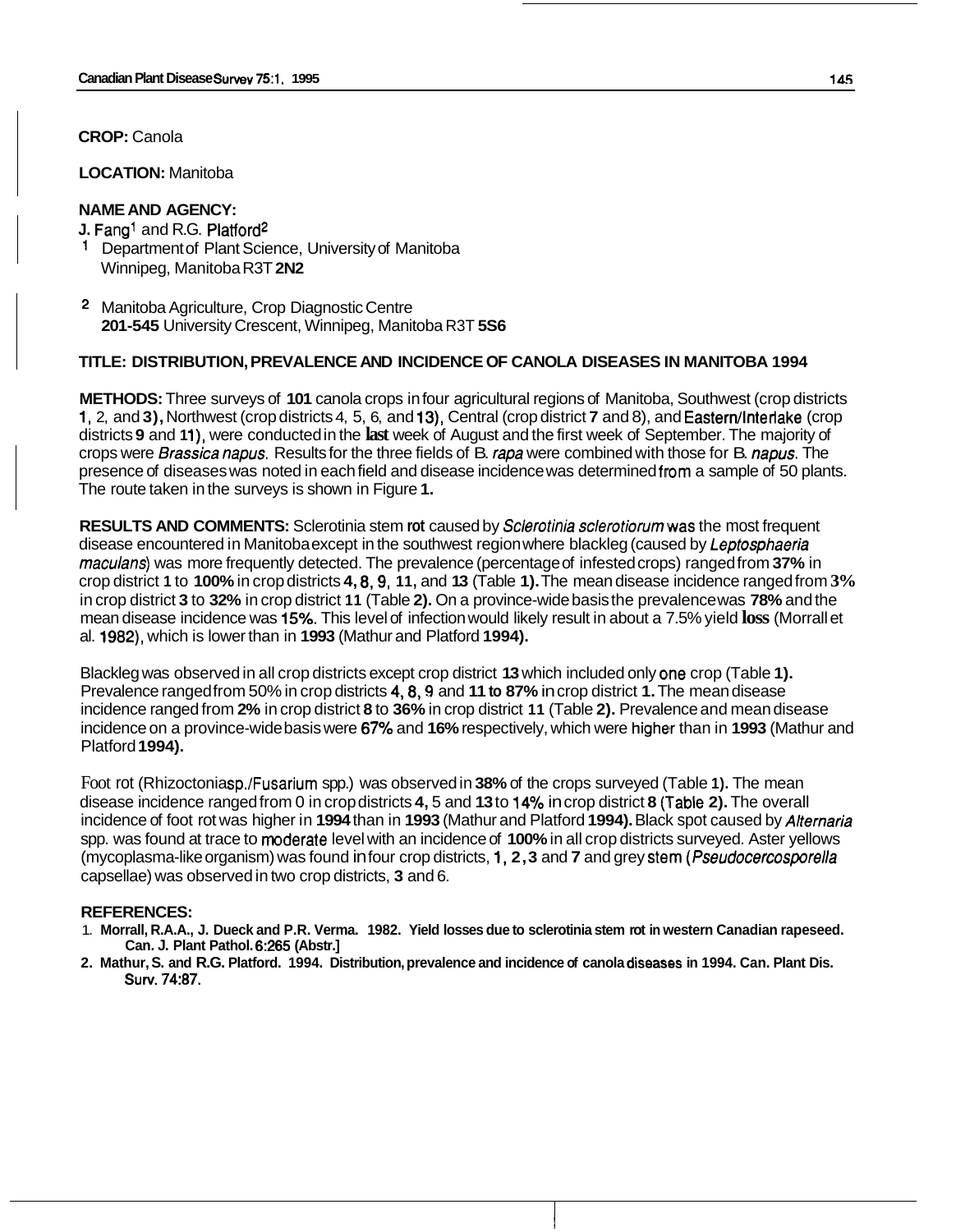|                            |                                              | Percentage of crops infested |                 |             |                      |                |                         |
|----------------------------|----------------------------------------------|------------------------------|-----------------|-------------|----------------------|----------------|-------------------------|
| Crop<br><b>District</b>    | <b>Number</b><br>of Crops<br><b>Surveyed</b> | <b>Sclerotinia</b>           | <b>Blackleg</b> | Foot<br>rot | <b>Black</b><br>spot | Grey<br>stem   | <b>Aster</b><br>yellows |
| 1                          | 8                                            | 37                           | 87              | 37          | 37                   |                | 12                      |
| $\overline{2}$             | 12                                           | 67                           | 75              | 75          | 50                   |                | 8                       |
| $\mathsf 3$                | 10                                           | 60                           | 80              | 80          | 30                   | 10             | 10                      |
| 4                          | $\overline{4}$                               | 100                          | 50              |             | 75                   |                |                         |
| 5                          | 14                                           | 93                           | 79              |             | 64                   |                |                         |
| 6                          | 14                                           | 71                           | 57              | 36          | 93                   | 7              |                         |
| 7                          | 22                                           | 73                           | 68              | 45          | 68                   |                | 5                       |
| 8                          | $\overline{2}$                               | 100                          | 50              | 50          | 100                  |                |                         |
| 9                          | 12                                           | 100                          | 50              | 8           | 100                  |                |                         |
| 11                         | $\mathbf 2$                                  | 100                          | 50              | 50          | 50                   |                |                         |
| 13                         | 1                                            | 100                          |                 |             | 100                  |                |                         |
| <b>Manitoba</b><br>Average | 101                                          | 78                           | 67              | 38          | 67                   | $\overline{2}$ | 4                       |

**TABLE 1. Prevalence of diseases of canola in Manitoba in** 1994.

~~~~ ~~~~ ~~

**TABLE 2. Mean percentage incidence of diseases of canola in Manitoba in** 1994.

| <b>Crop District</b>    | <b>Sclerotinia</b> | <b>Blackleg</b> | Foot rot | <b>Black spot</b> |  |
|-------------------------|--------------------|-----------------|----------|-------------------|--|
|                         | 6                  | 29              | 13       | 100               |  |
| 2                       |                    | 18              | 8        | 100               |  |
| 3                       | 3                  | 16              | 8        | 100               |  |
| 4                       | 11                 | 12              |          | 100               |  |
| 5                       | 20                 | 10              |          | 100               |  |
| 6                       | 24                 | 18              | 5        | 100               |  |
|                         | 17                 | 19              |          | 100               |  |
| 8                       | 9                  | 2               | 14       | 100               |  |
| 9                       | 11                 | 12              | 4        | 100               |  |
| 11                      | 32                 | 36              | 4        | 100               |  |
| 13                      | 18                 |                 |          | 100               |  |
| <b>Manitoba Average</b> | 15                 | 16              | 6        | 100               |  |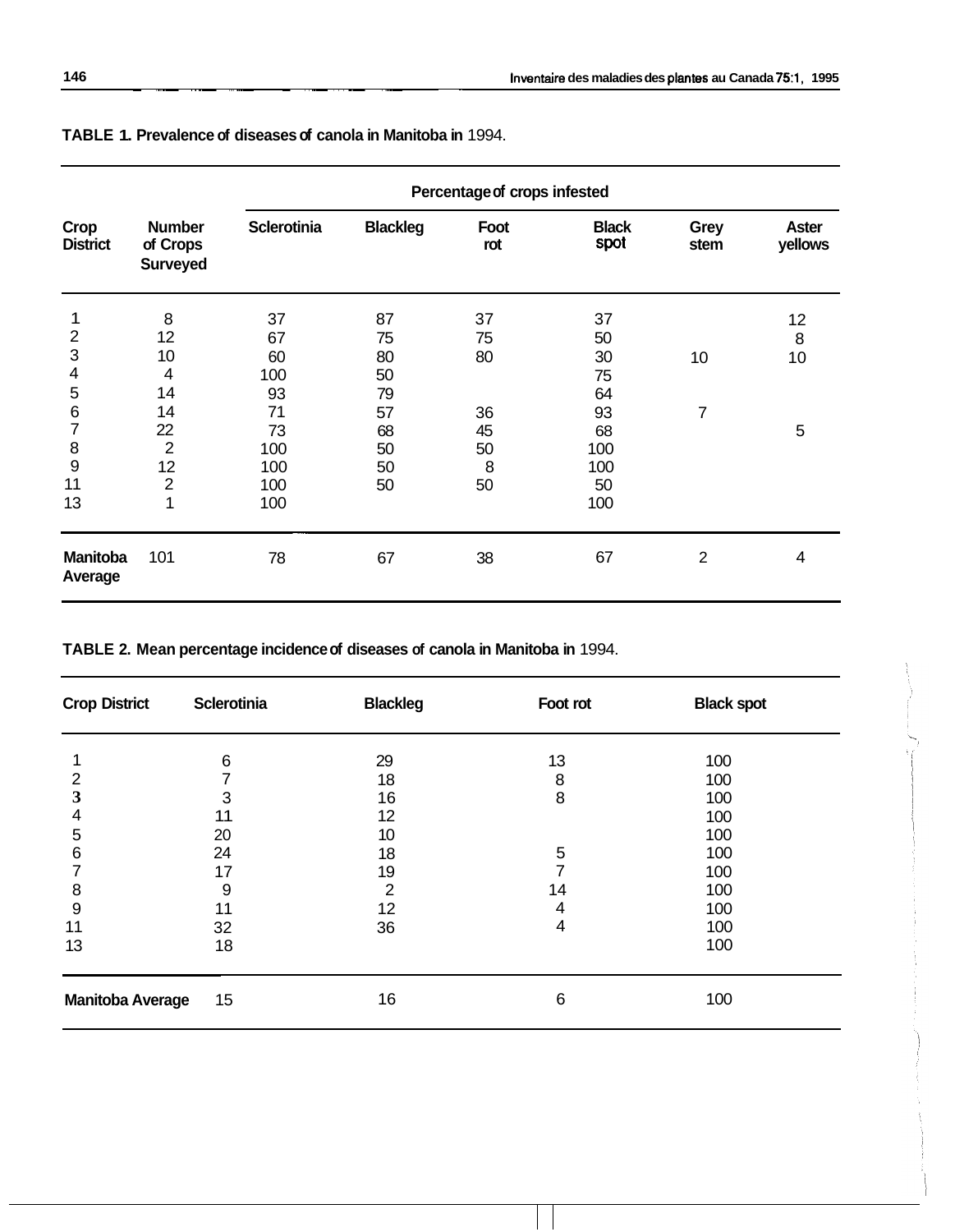

Canadian Plant Disease Survey 75:1, 1995

 $\frac{14}{7}$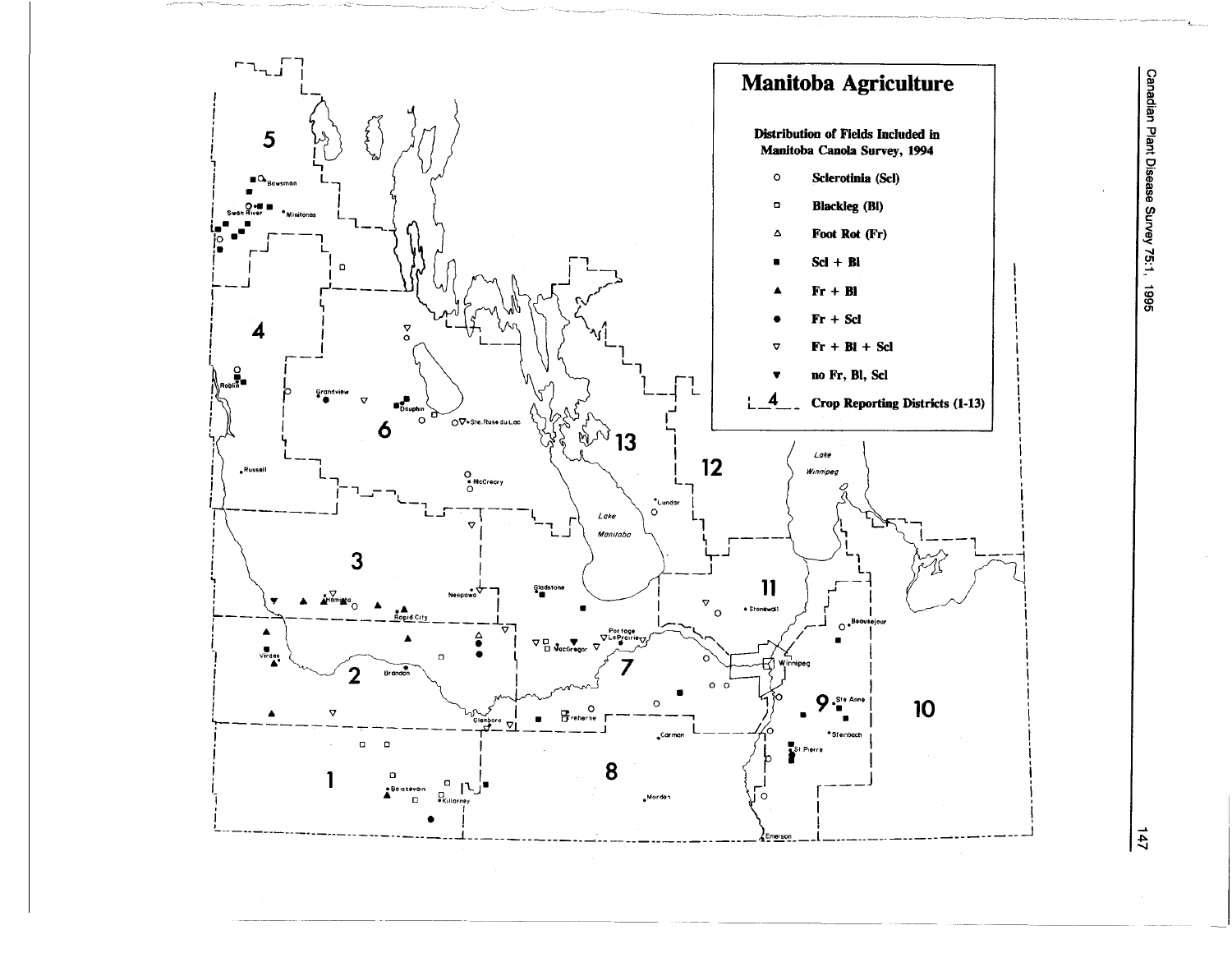**CROP:** Flax

**LOCATION:** Manitoba

## **NAME AND AGENCY:**

**K.Y.** Rashid' and R.G. Platford2

- 1 Agriculture and Agri-Food Canada Research Centre Unit 100-101, Route 100, Morden, Manitoba R6M 1Y5
- 2 Manitoba Agriculture, Crop Diagnostic Centre 201 -545 University Crescent, Winnipeg, Manitoba R3T 5S6

#### **TITLE: DISEASES OF FLAX IN MANITOBA IN 1994**

**METHODS:** A total of 31 flax crops in southern Manitoba and 5 crops in southeastern Saskatchewan were surveyed in 1994. Sixteen crops were surveyed on August 10, 15 crops on August 18, and 5 crops on September 1. Crops were selected at random in different regions. Each crop was sampled by two persons walking 100 m in opposite directions in the field following an "M" pattern. Diseases were identified by symptoms and the incidence and severity of each disease were recorded.

In addition, 25 samples of flax were submitted for analysis to the Manitoba Agriculture Crop Diagnostic Centre by agricultural representatives and growers.

**RESULTS AND COMMENTS:** Moisture conditions were adequate throughout the growing season in most flax growing regions in Manitoba. Crop emergence and stand were excellent in most of the crops surveyed. Pasmo *(Septoria linicola)* was observed in 47% of crops surveyed. The incidence of pasmo ranged from 0 to 5% in crops surveyed in early August, and from trace to 40% in crops surveyed in mid-August and early September. Severity of pasmo ranged from trace to 5% of stem and leaf area infected in early August to 5 to 40% stem and leaf area infected in mid-August and early September (Table 1). Both incidence and severity of pasmo were lower in 1994 than in 1993 due perhaps to the less favourable conditions for disease development in 1994.

Traces of aster yellows (Mycoplasma-like organism) were observed only in three crops. Fusarium wilt *(Fusarium*  oxysporum f.sp. */in0* was not observed in any of the crops surveyed in 1994. Rust *(Melampsora /in0* was not observed in any of the crops surveyed nor on the 30 rust-differential flax lines planted at Morden and Portage la Prairie. Chlorosis caused by excess soil moisture was observed on heavy clay soils in the central region.

Of the 25 samples submitted to the Manitoba Agriculture Crop Diagnostic Centre, nine were affected by root rot caused by Fusarium, *Pythium,* and *Rhizoctonia,* and one was affected by pasmo. In addition to disease problems, 11 samples were affected by herbicide injury, four affected by environmental stress caused by heat canker and excess moisture, and three affected by nutrient deficiency.

**ACKNOWLEDGEMENTS:** The assistance of L. J. Wiebe and G. Mardli in conducting this survey is gratefully acknowledged.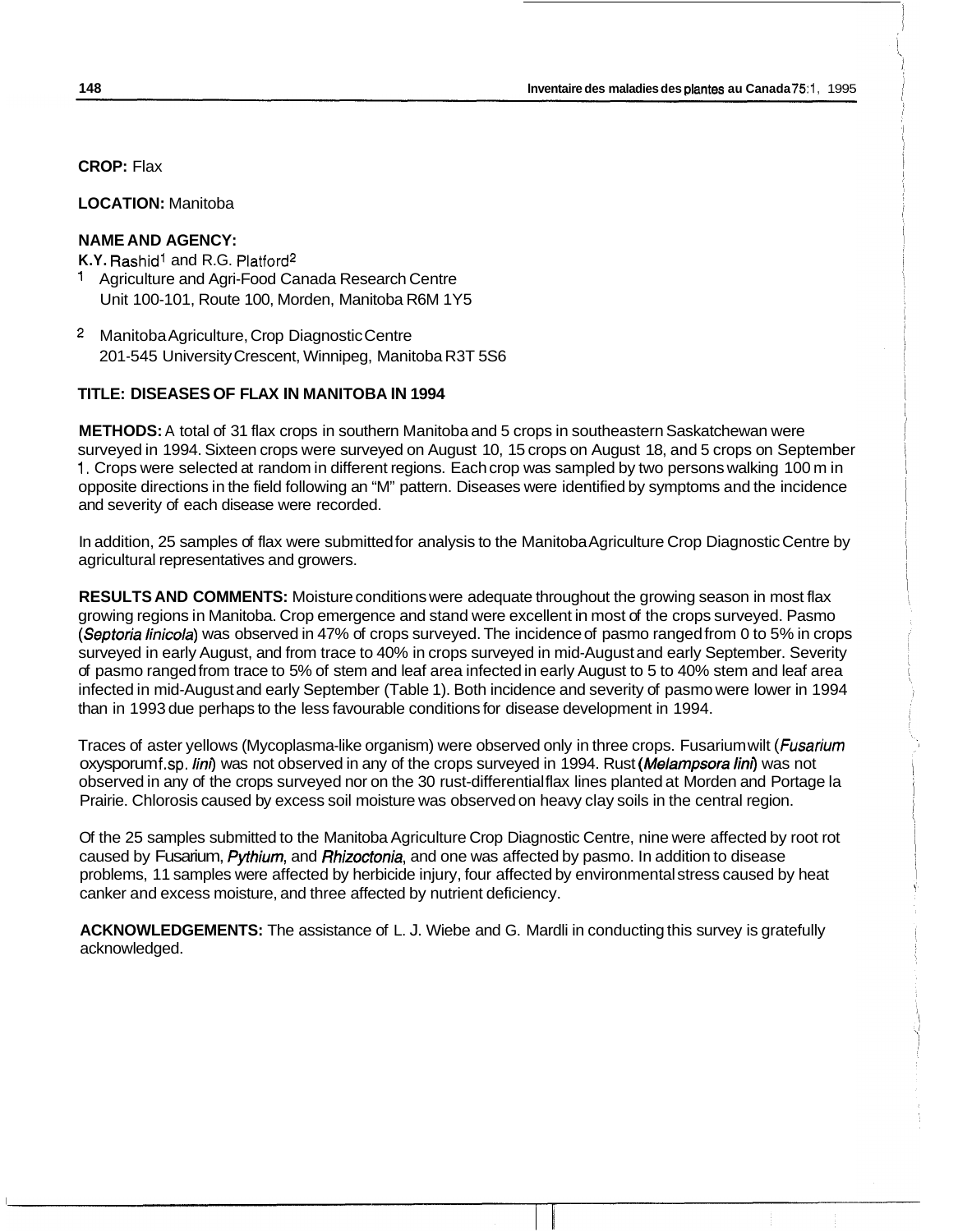| % of Crops      |              |                  |  |
|-----------------|--------------|------------------|--|
| <b>Surveyed</b> | Incidence*   | Severity**       |  |
|                 |              |                  |  |
| 81              | 0            | $\bf{0}$         |  |
| 6               | <b>Trace</b> | 1%               |  |
| 13              | $1 - 5%$     | $1 - 5%$         |  |
|                 |              |                  |  |
| 33              | 0            | $\bf{0}$         |  |
| 20              | <b>Trace</b> | 1Yo              |  |
| 13              | $1 - 5%$     | $1 - 5%$         |  |
| 13              | 5-20%        | 5-10%            |  |
| 20              | 20-40%       | 10-40%           |  |
|                 |              |                  |  |
| 20              | $\mathbf 0$  | $\boldsymbol{0}$ |  |
| 40              | $1 - 5%$     | $1 - 5\%$        |  |
| 40              | 20-40%       | 10-40%           |  |
|                 |              |                  |  |

## TABLE 1. Incidence and severity of pasmo on flax in Manitoba and south-eastern Saskatchewan in 1994.

~ ~~

\*\* **Incidence is the percentage of infected plants in each field. Severity is estimated as the percentage of stem and leaf area infected.**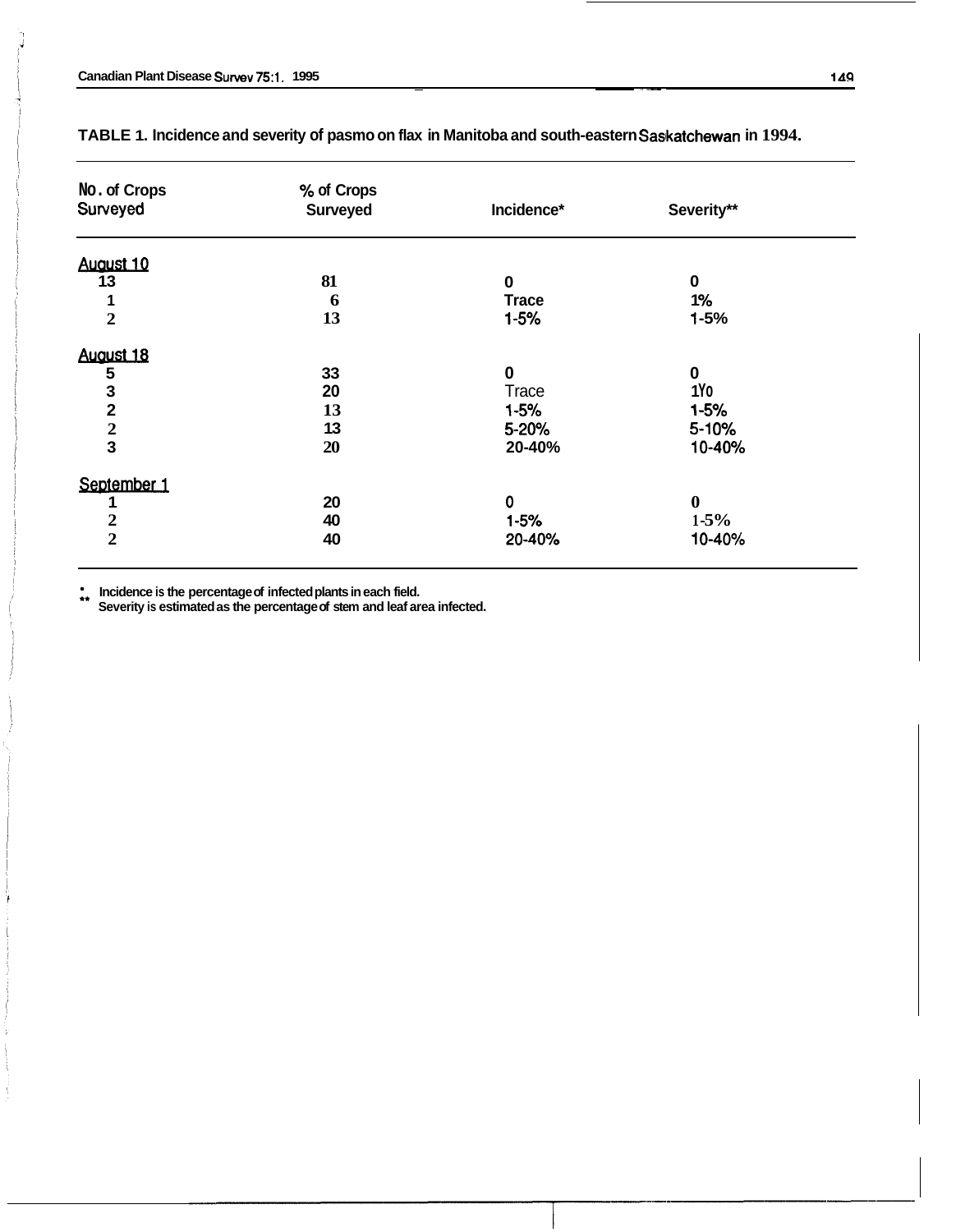I

 $\left(\begin{array}{c} 1 \end{array}\right)$ 

I

**CROP:** Lentil

**LOCATION:** Saskatchewan

# **NAME AND AGENCY:**

R.A.A. Morrall<sup>1</sup>, M. Reed<sup>2</sup>, J. Paisley<sup>3</sup> and M. French4  $\mathbf{1}$ Department of Biology, 112 Science Place, University of Saskatchewan Saskatoon, Saskatchewan S7N 5E2

- **2** Reed Agricultural Services, Box 130, Elrose, Saskatchewan SOL 020
- **3** Newfield's Seeds Limited, Nipawin, Saskatchewan SOE 1 EO
- 4 Saskatchewan Wheat Pool Lab., Nipawin, Saskatchewan **SOE** 1 EO

# **TITLE: SEED-BORNE LENTIL DISEASES IN SASKATCHEWAN IN 1994**

**METHODS:** As in 1993(1), no systematic survey of lentil crops was conducted. However, in connection with other work 13 crops were visited in early July and again in early August in Saskatchewan Crop Districts **28,** 6A, 7A and 88 and the extreme north and south ends of 6B. Most of these crops were cv. Laird. In addition, the results of agar plate testing of 400-seed samples from the 1994 crop by three commercial companies were summarized. It was not possible to determine which of these samples came from crops where the plants had been sprayed with Bravo (chlorothalonil) or the seed treated with Crown (thiabendazole and carbathiin). Bravo is registered to control ascochyta blight *(Ascochyfa fabae* f. sp. *lentis)* and anthracnose *(Colletotrichurn truncatum)* of lentil. Crown was registered in 1994 for the control of seed-borne ascochyta blight of lentil, but recent work (J. Carter and R.A.A. Morrall, unpublished) shows that it also reduces seedling blight caused by seed-borne *Sofryfis cinerea.* 

**RESULTS AND COMMENTS:** By early July substantial infestations of ascochyta blight were evident in all crops except one in Crop District 6A and one in Crop District 7A. By mid-August ascochyta blight was widespread in all except the crop in District 7A. Botrytis stem and pod rot were also very abundant in 7 of the 13 crops. Anthracnose was not observed in any of the crops.

The growing season was marked by above normal rainfall in May and June in most lentil-growing areas. Normal to below normal rainfall occurred in late July and August and some crops in southern and western areas were harvested by early August. After the first few days in September, warm and extremely dry harvest weather continued throughout the month.

By early December about 700 lentil seed samples had been processed by the three commercial companies. Only 5.7% of the samples showed 0% *Ascochyfa* infection and levels of infection ranged up to 64.5%. The mean level of *Ascochyfa* infection was 7.6%, which is substantially higher than in any of the previous seven years (1). No seed samples infested with *Colletotrichurn* were detected. *Botrytis* infection was not detected in 25.9% of the seed samples, but in the others infection levels ranged as high as 17.5%. The overall mean level of *6otrytis*  infection was 1.9%, lower than that reported in 1993 (1). Mean levels of *Ascochyfa* and *Botfyfis* infection were calculated for individual crop districts from which at least 10 samples were tested. The values for *Ascochyfa*  ranged from *2.8%* in Crop District 2A to 10.9% in Crop District 5A. Values for *Botrytis* ranged from **0.7'3'0** in Crop District 9A to 3.1% in Crop District 6A. However, values for individual crop districts could not be easily related to weather patterns in different parts of the province.

# **REFERENCES:**

- 1. Morrall **R.A.A.,** Paisley, J. and French, M. 1994. Seed-borne diseases of lentil in Saskatchewan in 1993. Can. Plant. Dis. Survey 74:101.
- 2. Morrall R.A.A., Thomson, J.R., Bond, S.J., Downing, J.L., May-Melin, J. and Thompson, D.K. 1992. Diseases of lentil in Saskatchewan in 1991. Can. Plant Dis. Survey 72:80-82.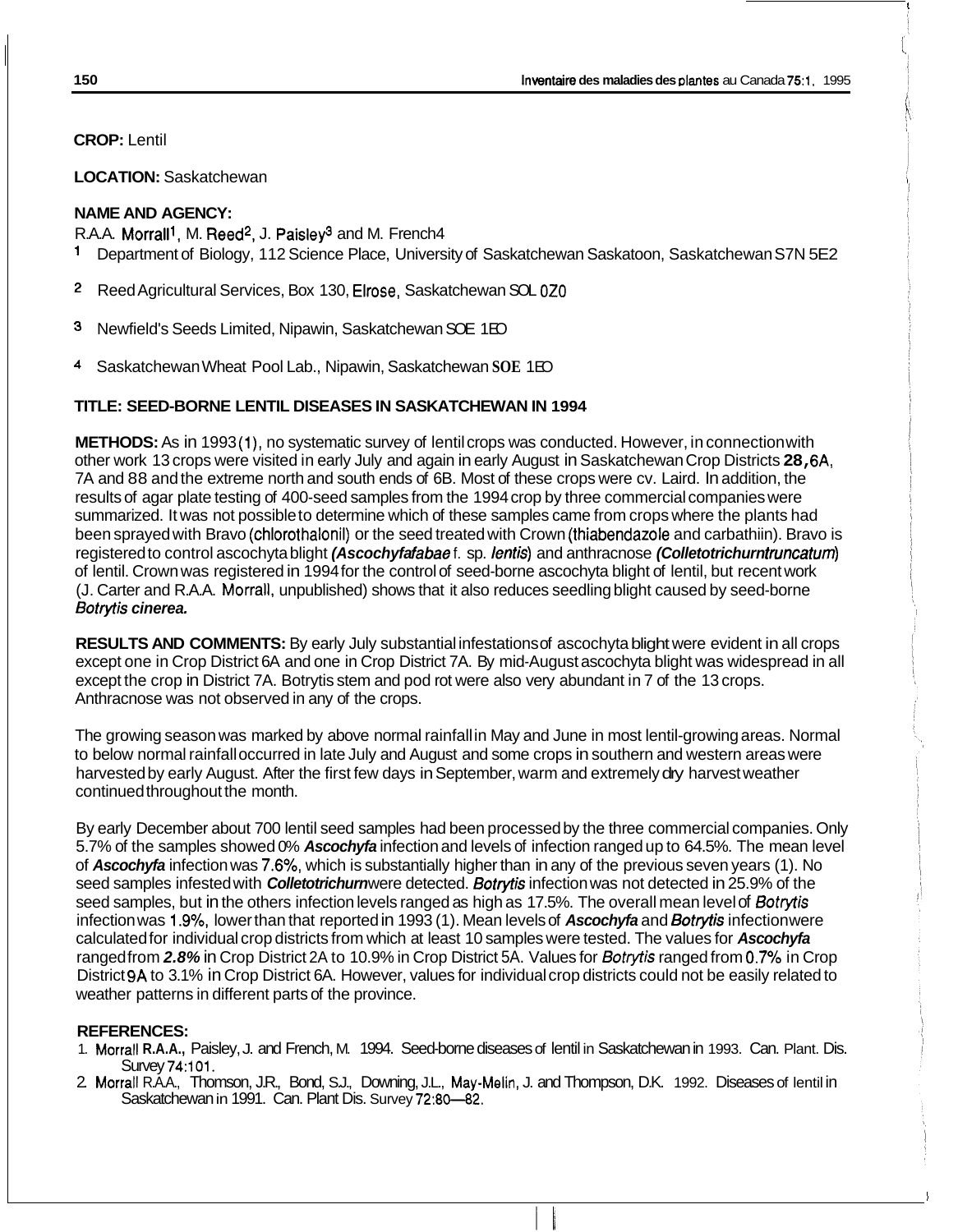### CROP: Field Pea

**LOCATION:** Northwestern and northeastern Alberta

## **NAME AND AGENCY:**

S.F. Hwangl, **B.** Denekal, G. Turnbulll, K.F. Chang2, **K.** Lopetinskys, **K.** Piguette4, E. deMeilliano5 and **B.** Parks 1 Alberta Environmental Centre, Vegreville, Alberta TOB **4LO** 

- Alberta Tree Nursery and Horticulture Research Centre, Edmonton, Alberta, T5B 4K3
- Alberta Agriculture, Food and Rural Development, Barrhead, Alberta TOG OEO
- 4 Alberta Agriculture, Food and Rural Development, St. Paul, Alberta, TOA 3A0
- 5 Alberta Agriculture, Food and Rural Development, Lamont, Alberta, TOB 2R0
- **6** Field Crop Development Centre, Lacombe, Alberta, TOC 1SO

# **TITLE: ROOT ROT DISEASE SURVEY IN NORTHEASTERN AND NORTHWESTERN ALBERTA IN 1994**

**METHODS:** Fifty-eight pea crops in northern Alberta were surveyed for root rot, caused by *Fusariurn solani, Rhizoctonia solani,* and/or *Pythiurn* spp., in June (Fig. 1). Ten plants were dug up in onemetre lengths of rows at each of ten sites equally spaced along the arms of a 'W pattern in each field. All plants were stored in a cooler at 5°C pending assessment. Roots were washed and the incidence and severity of root rot assessed. Severity each of ten sites equally spaced along the arms of a 'W pattern in each field. All plants were stored in a cooler at<br>5°C pending assessment. Roots were washed and the incidence and severity of root rot assessed. Severity<br>r ratings were assigned based on a scale of 0 to 4 where  $0 =$  healthy,  $1 = 1 - 10$ %,  $2 = 11 - 25$ %,  $3 = 26 - 50$ % and  $4 = 51 - 100$ % root discoloured.

**RESULTS AND COMMENTS: Root rot was found in all crops surveyed. Mean disease incidence and severity of** root rot were 34% and 0.5, respectively.

| Location          | No. of |      | Incidence (%) |      | Severity (0-4) |  |
|-------------------|--------|------|---------------|------|----------------|--|
|                   | fields | Mean | Range         | Mean | Range          |  |
| Athabasca         | 2      | 16   | $11 - 21$     | 0.3  | $0.2 - 0.3$    |  |
| Barrhead          | 6      | 46   | $31 - 83$     | 0.8  | $0.5 - 1.5$    |  |
| Fort Saskatchewan | 5      | 28   | $2 - 62$      | 0.4  | $0.0 - 1.2$    |  |
| Lamont            | 7      | 31   | $10 - 47$     | 0.5  | $0.2 - 0.6$    |  |
| Morinville        | 3      | 41   | $17 - 56$     | 0.8  | $0.3 - 1.2$    |  |
| Stony Plain       | 4      | 50   | $18 - 66$     | 0.9  | $0.3 - 1.1$    |  |
| St. Paul          | 10     | 30   | $8 - 66$      | 0.3  | $0.1 - 0.9$    |  |
| Vermilion         | 10     | 12   | $3 - 27$      | 0.2  | $0.0 - 0.4$    |  |
| Westlock          | 11     | 45   | $7 - 91$      | 0.7  | $0.4 - 1.1$    |  |
| Total/Average     | 58     | 34   |               | 0.5  |                |  |

**TABLE 1.** Incidence and severity of root rot of pea in northwestern and northeastern Alberta in 1994.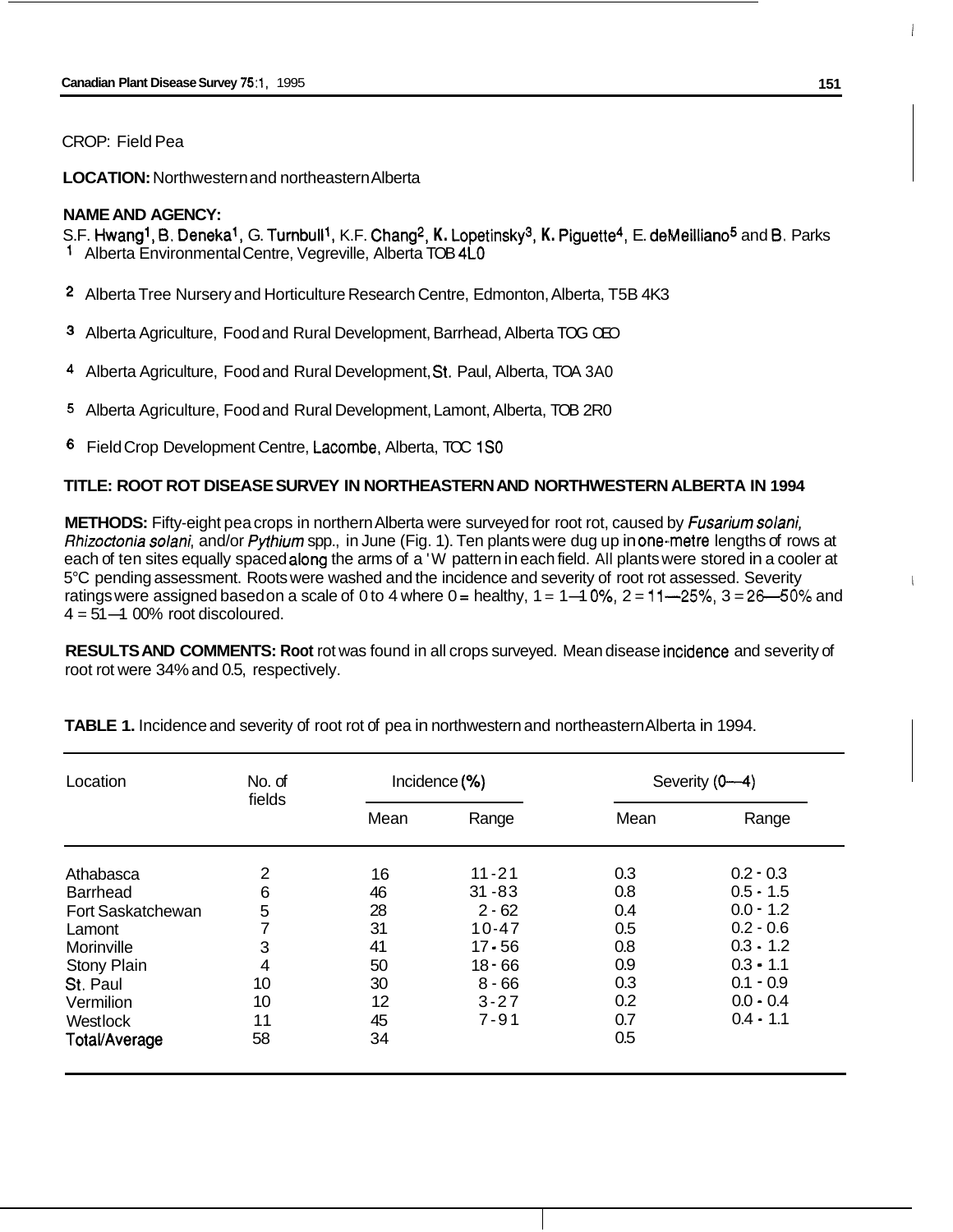,

ý.

 $\backslash$ 

 $\left\{ \begin{matrix} 1 \\ 1 \\ 0 \\ 0 \end{matrix} \right\}$ 



**FIG. 1. Locations of pea fields in northeastern and northwestern Alberta surveyed for root rot disease in 1994.**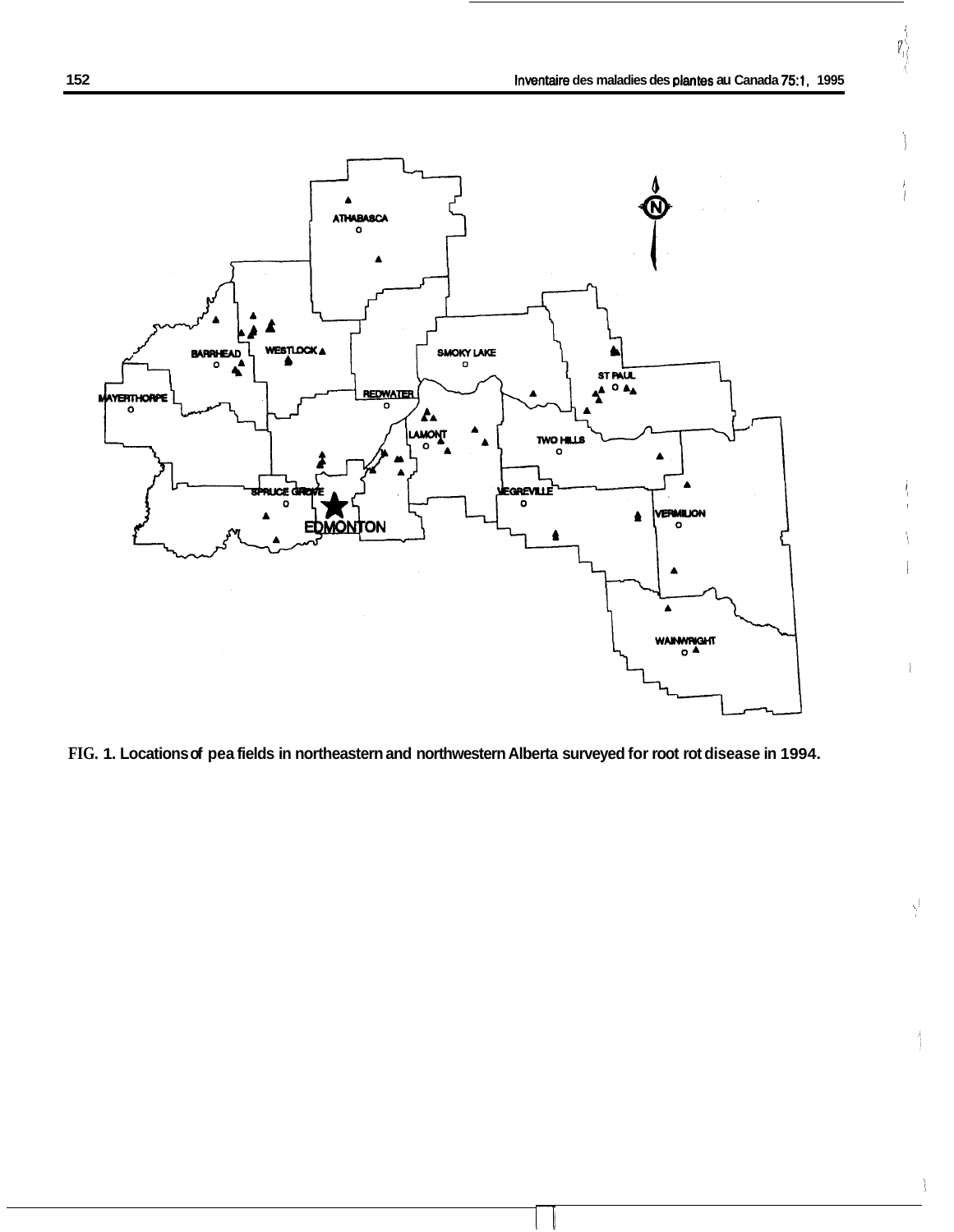**CROP:** Field pea, *Pisum satiwum* L.

**LOCATION:** Southern Alberta

#### **NAME AND AGENCY:**

I

I I I

I

I I

**R.J.** Howard, M.A. Briant and S.M. Sims Alberta Special Crops and Horticultural Research Center **S.S.#4, Brooks, Alberta T1 R 1E6** 

## **TITLE: PEA ROOT ROT SURVEY IN SOUTHERN ALBERTA IN 1994**

**METHODS:** Fifteen commercial pea crops (Fig. 1) were surveyed in mid-June for root rot, caused primarily by *Pythium* and *Fusarium* species. Ten plants were dug in one-meter-length rows at each of ten equally spaced sites along the arms of a 'W-shaped pattern that was walked in each field. The plants were returned to the laboratory where the roots were washed and root rot incidence and severity were assessed. Root rot incidence was determined by counting the number of seedlings with root rot symptoms, then calcullating the percentage of diseased seedlings out of the total number examined. Root rot severity was estimated visually on the same samples using a five-point scale, ie clean  $(0)$  = no root, slight  $(1)$  = 1--10% root discoloration, moderate  $(2) = 11 - 25\%$ , severe  $(3) = 26 - 50\%$ , and very severe  $(4) = 51\%$ . Pieces of diseased root from each field were surface sterilized for one minute, rinsed in sterile distilled water, then plated onto cornmeal-rose bengal agar, cornmeal agar amended with pimaricin, vancomycin and penicillin, and acidified potato dextrose agar to determine if root rot organisms were present. The plates were examined after 3-7 days and the genera of fungi present were identified.

**RESULTS:** Root rot was found in all 15 crops (308.5 ha) surveyed. The average disease incidence was 61 **Y**<sub>o</sub> and the average severity rating was 1.2 (slight). The major fungal organisms retrieved from the plated root pieces were *Pythium*, Fusarium and Mucor species.

**COMMENTS:** Pea root rot incidence was moderate to high in most of the pea crops surveyed, but the severity of the disease was generally low.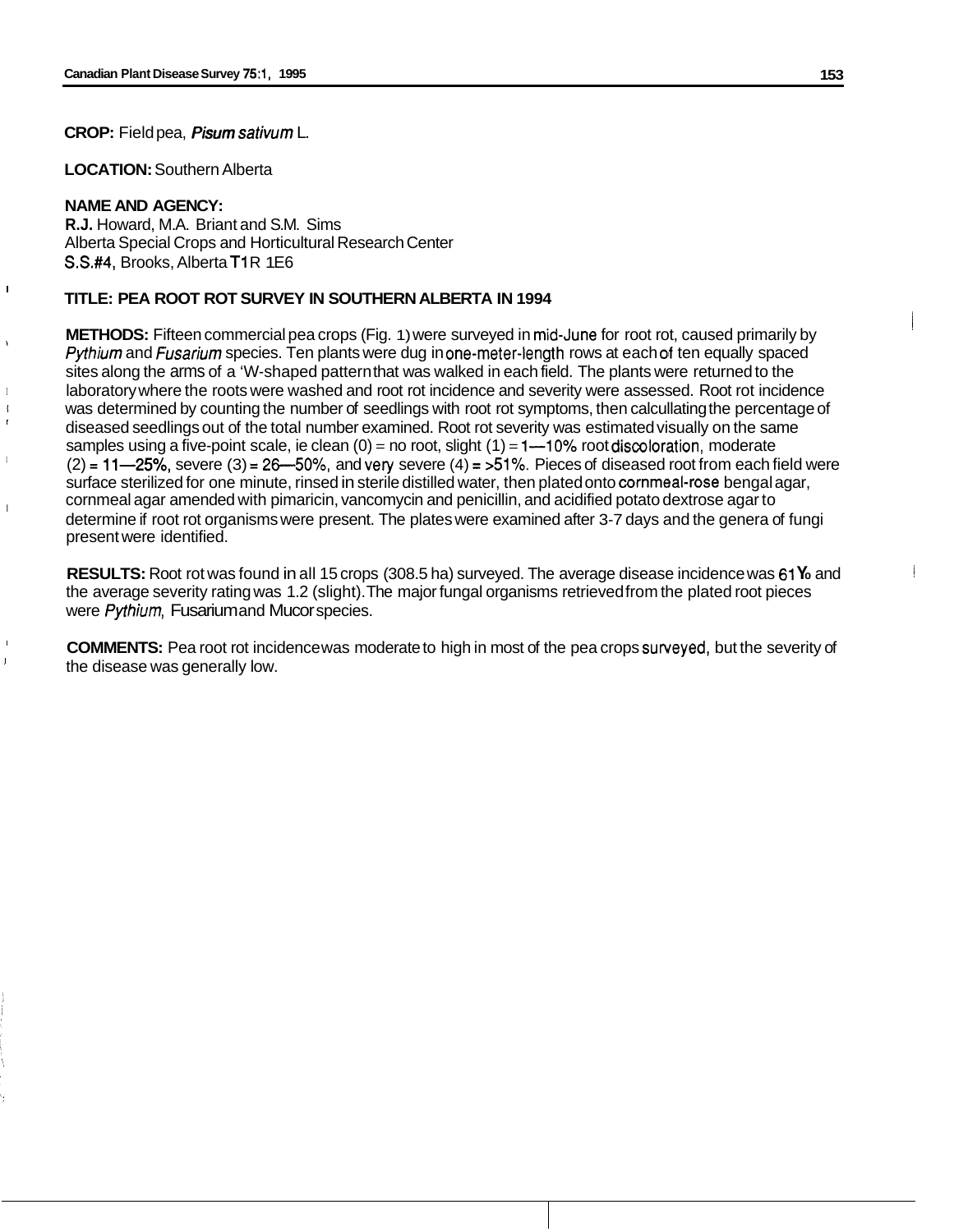ĵ

|     | Field        | Cultivar | End        | Avg. disease         | Avg. disease           |
|-----|--------------|----------|------------|----------------------|------------------------|
| No. | Size<br>(ha) |          | use        | incidence<br>$(%)^*$ | severity<br>$(0-4)$ ** |
|     | 12.1         | Onward   | Seed       | 64                   | 1.1                    |
| 2   | 12.1         | Onward   | Seed       | 65                   | 0.9                    |
| 3   | 12.1         | Stampede | Processing | 49                   | 0.7                    |
| 4   | 27.5         | Stampede | Processing | 18                   | 0.2                    |
| 5   | 38.7         | Stampede | Processing | 57                   | 0.8                    |
| 6   | 36.4         | C        | Seed       | 38                   | 0.5                    |
|     | 27.5         | Lincoln  | Seed       | 65                   | 1.3                    |
| 8   | 28.3         | Scout    | Seed       | 95                   | 2.9                    |
| 9   | 20.2         | Century  | Processing | 27                   | 0.3                    |
| 10  | 16.1         | Lincoln  | Seed       | 78                   | 1.9                    |
| 11  | 24.2         | Lincoln  | Seed       | 88                   | 2.2                    |
| 12  | 25.0         | Lincoln  | Seed       | 75                   | 1.8                    |
| 13  | 10.9         | Frosty   | Seed       | 70                   | 1.4                    |
| 14  | 16.1         | Lincoln  | Seed       | 55                   | 0.8                    |
| 15  | 11.3         | Lincoln  | Seed       | 71                   | 0.9                    |

TABLE 1. Incidence and severity of root *rot* from in fifteen commercial pea crops in southern Alberta in 1994.

\* **Percentage of plants with root rot out of** 100 **examined per field.** 

\*\* Clean  $(0)$  = no root discoloration, slight  $(1)$  = 1-10% root discoloration, moderate  $(2)$  = 11-25%, severe  $(3)$  = 26--50%, and **very severe (4)** = > 51%.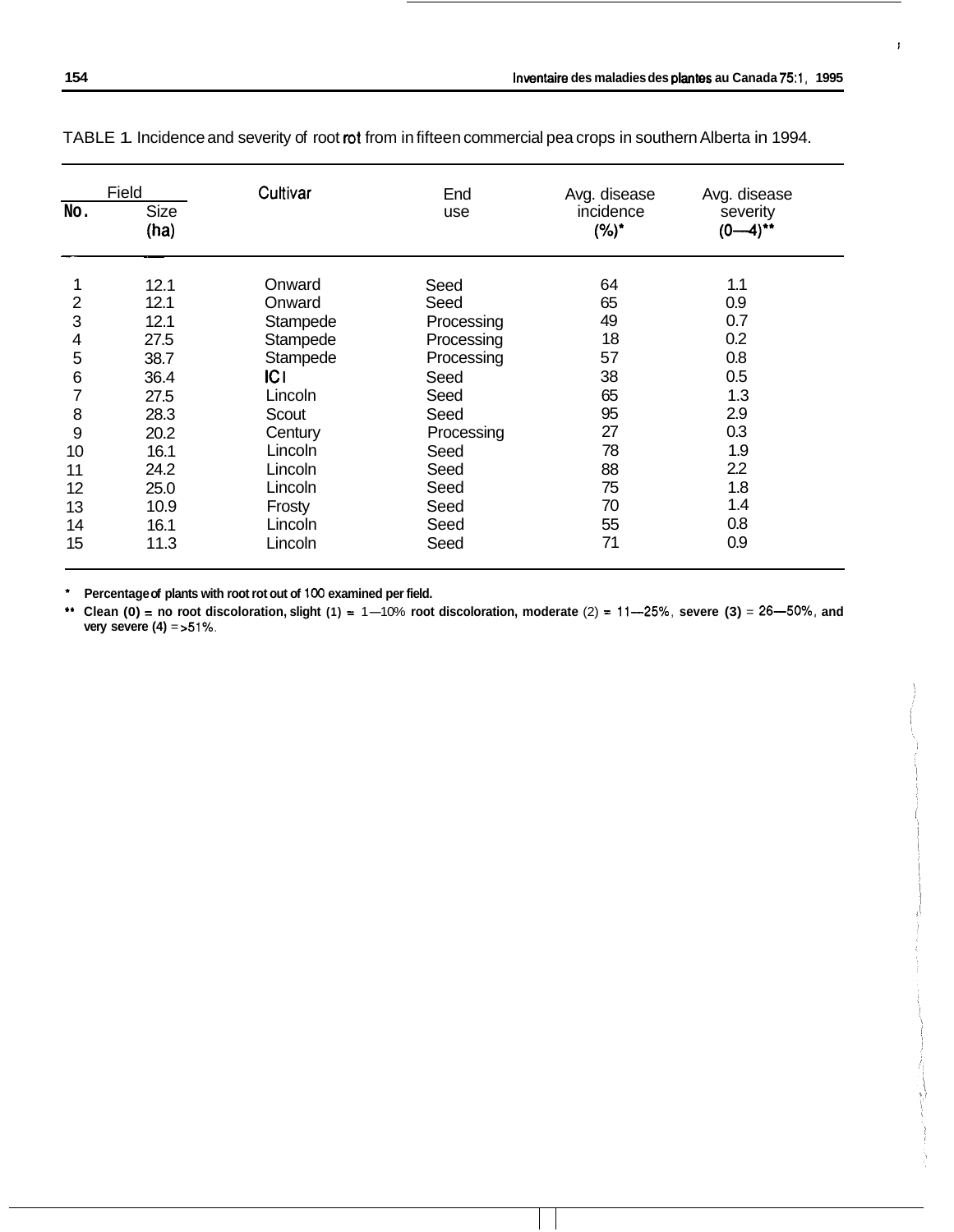

**very severe (4)** = **>51%.** 

# **FIG. 1. Location of pea fields surveyed for root rot in southern Alberta in 1994.**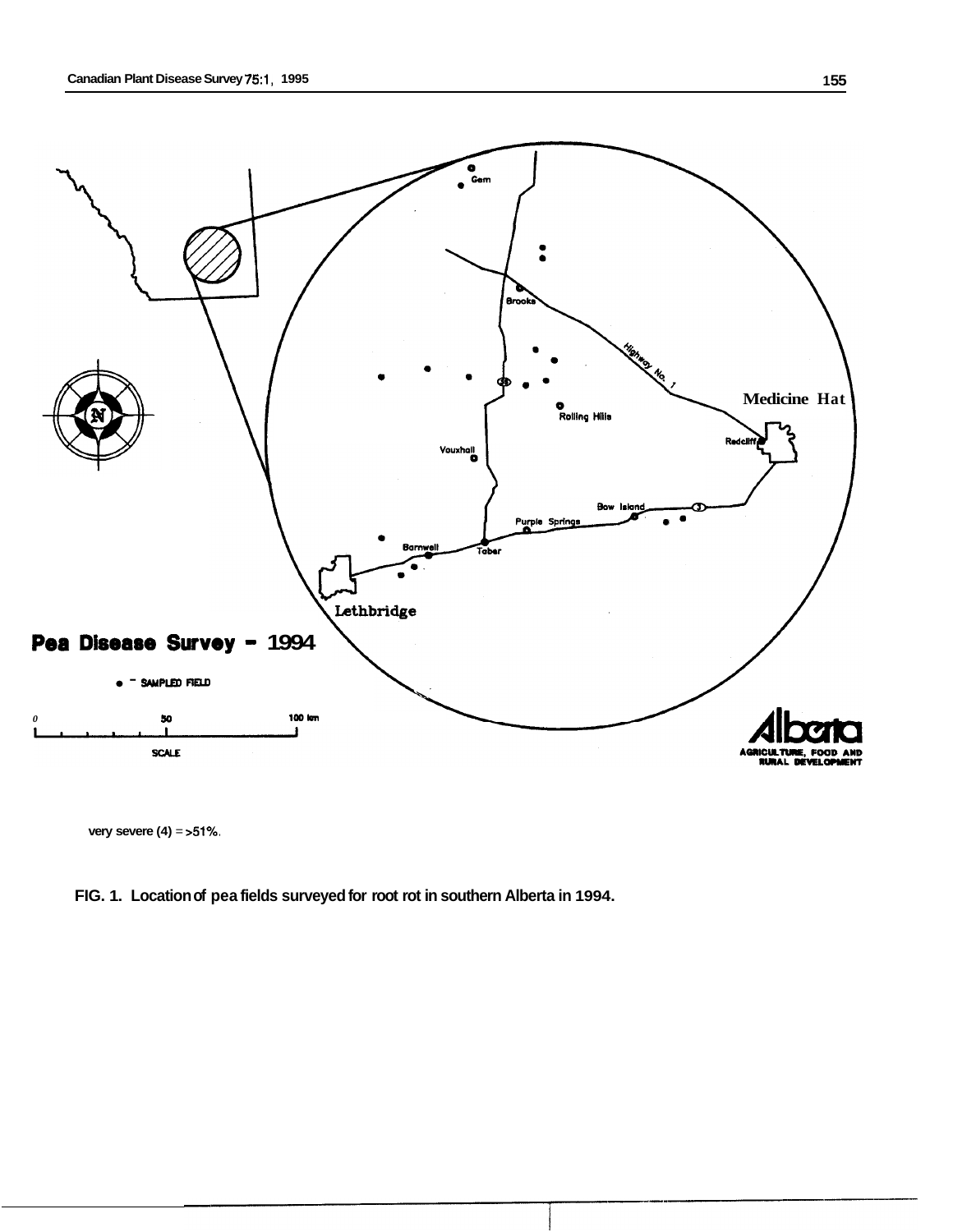**CROP:** Field pea

## **LOCATION:** Manitoba

## **NAME AND AGENCY:**

A.G. Xue<sup>1</sup>, T.D. Warkentin<sup>1</sup>, K.Y. Rashid<sup>1</sup>, E.O. Kenaschuk<sup>1</sup> and R.G. Platford<sup>2</sup> Agriculture and Agri-Food Canada Research Centre Unit 100-101, Route 100, Morden, Manitoba R6M 1Y5

**2** Manitoba Agricutture, Crop Diagnostic Centre 201 -545 University Crescent, Winnipeg, Manitoba R3T 5S6

## **TITLE: DISEASES OF FIELD PEA IN MANITOBA IN 1994**

**METHODS:** Thirty-three field pea crops were surveyed in southern Manitoba during the 1994 growing season. The crops surveyed were chosen at random in regions where **most** of the field peas in Manitoba are grown (Figure 1). The survey was conducted from July 21-28 when the crops were in the late flowering and pod filling stages. Ten plants were sampled at each of five random sites in each crop. Diseases were identified by symptoms and the severity of each disease was estimated using a scale of 0 (no disease) to 9 (whole plant severely diseased). In addition, diseases were diagnosed from 31 samples submitted to the Manitoba Agriculture Crop Diagnostic Centre by agricultural representatives and growers in Manitoba.

**RESULTS AND COMMENTS:** Eight diseases were recorded in the crops surveyed (Table 1). Of these mycosphaerella blight *(Mycosphaerella pinodes)* was prominent and occurred in all the crops examined. Severity varied from crop to crop and three crops were observed with heavy infection (severity >6). Downy mildew *(Peronospora viciae)* was observed in 30 crops but generally at trace levels (severity c2). Maximum severity was 2.5 in one crop only. The impact of this disease on yield of field pea in Manitoba is not clear. Sclerotinia rot *(Sclerotinia sclerotiorum)* was recorded in 20 crops and ranked as the third most common disease. Severe infection was observed in two crops in the Cypress and Glenboro areas, where the disease affected 100% of the plant population. Yield losses were estimated at over 70% in these crops. Powdery mildew *(Erysiphe pis/)* was observed in only 12 crops at trace to moderate levels (severity c4). However, a severe epidemic of powdery mildew occurred on pea crops in southern Manitoba late in :he growing season. Crops planted late were the most severely affected. Septoria leaf blotch *(Septoria pis/)* was observed in five crops and severe infection was found in one crop near Crystal City. Bacterial blight *(Pseudomonas pisr),* gray mold *(Sotrytis* sp.) and anthracnose *(Colletotrichumpisi)* were observed in seven, five, and five crops, respectively, at trace amounts. The impact of these diseases is considered insignificant.

Of the 31 diseased samples of field pea submitted to the Manitoba Agriculture Crop Diagnostic Centre, 12 showed mycosphaerella blight, 9 root rot *(Fusarium* spp. and *Rhizoctonia solani),* 1 powdery mildew, 1 downy mildew, 1 seedling blight *(Pythium* spp.), 2 bacterial blight, 6 herbicide injury, and 3 symptoms caused by excess moisture.

**ACKNOWLEDGMENT:** We thank **I.** Wolfe and G. Mardli for their assistance in this survey.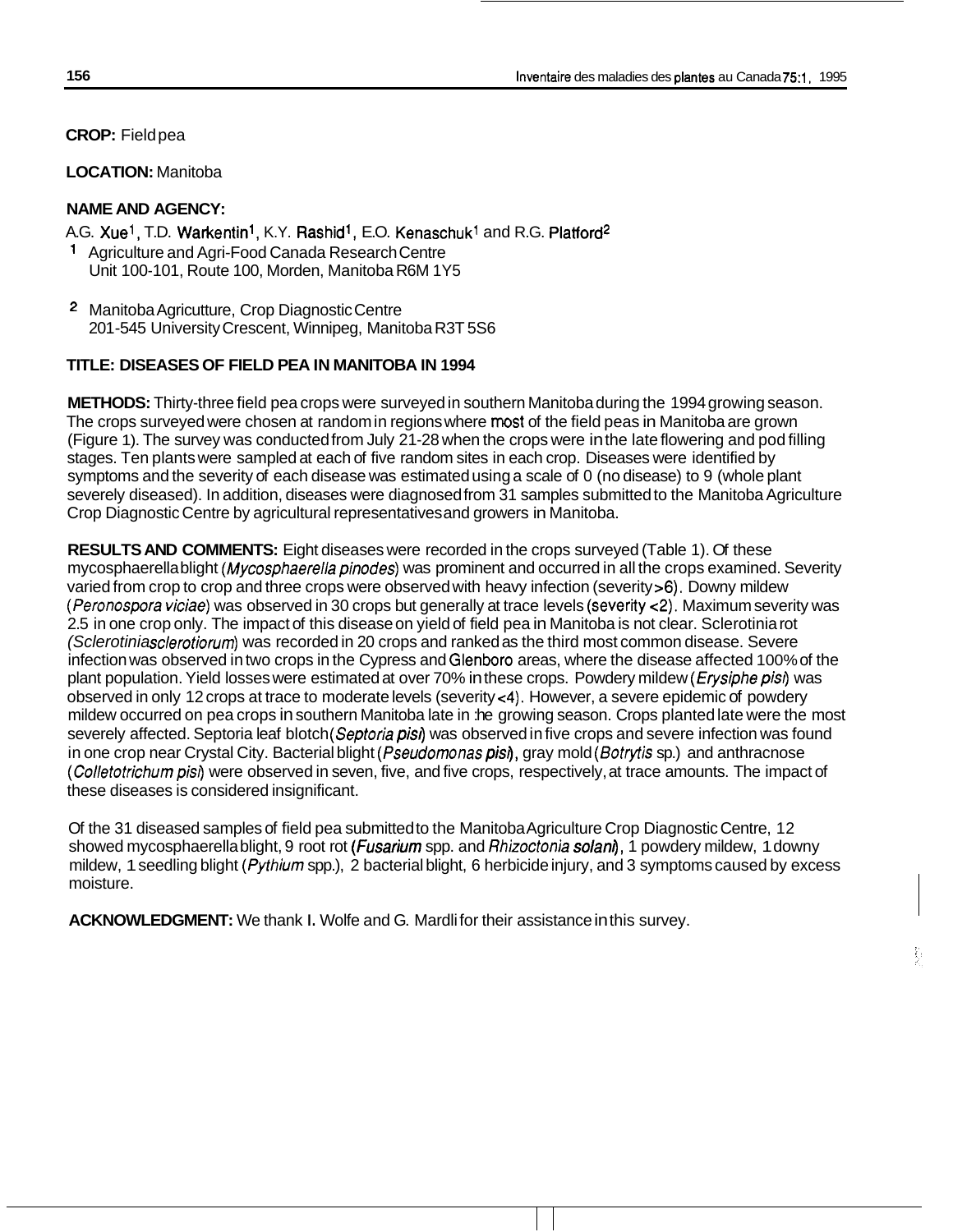|                             |                       |                       | Severity $(0-9)^*$ |             |
|-----------------------------|-----------------------|-----------------------|--------------------|-------------|
| <b>Disease</b>              | No. crops<br>surveyed | No. crops<br>affected | Mean               | Range       |
| <b>Mycosphaerellablight</b> | 33                    | 33                    | 3.0                | $1.0 - 6.8$ |
| Downy mildew                | 33                    | 30                    | 1.1                | $0.1 - 2.5$ |
| Sclerotinia rot             | 33                    | 20                    | 1.2                | $0.1 - 6.9$ |
| Powdery mildew              | 33                    | 12                    | 1.6                | $0.5 - 4.0$ |
| <b>Bacterial blight</b>     | 33                    | 11                    | 0.8                | $0.1 - 2.6$ |
| Gray mold                   | 33                    |                       | 0.5                | $0.1 - 1.3$ |
| Septoria leaf blotch        | 33                    | 5                     | 1.7                | $0.5 - 6.3$ |
| Anthracnose                 | 33                    | 5                     | 0.5                | $0.2 - 0.6$ |

| TABLE 1. Prevalence and severity of field pea diseases in Manitoba in 1994. |  |  |  |
|-----------------------------------------------------------------------------|--|--|--|
|-----------------------------------------------------------------------------|--|--|--|

**0** = **no disease symptoms and 9** = **whole plant severely diseased.** 





-. \_\_I-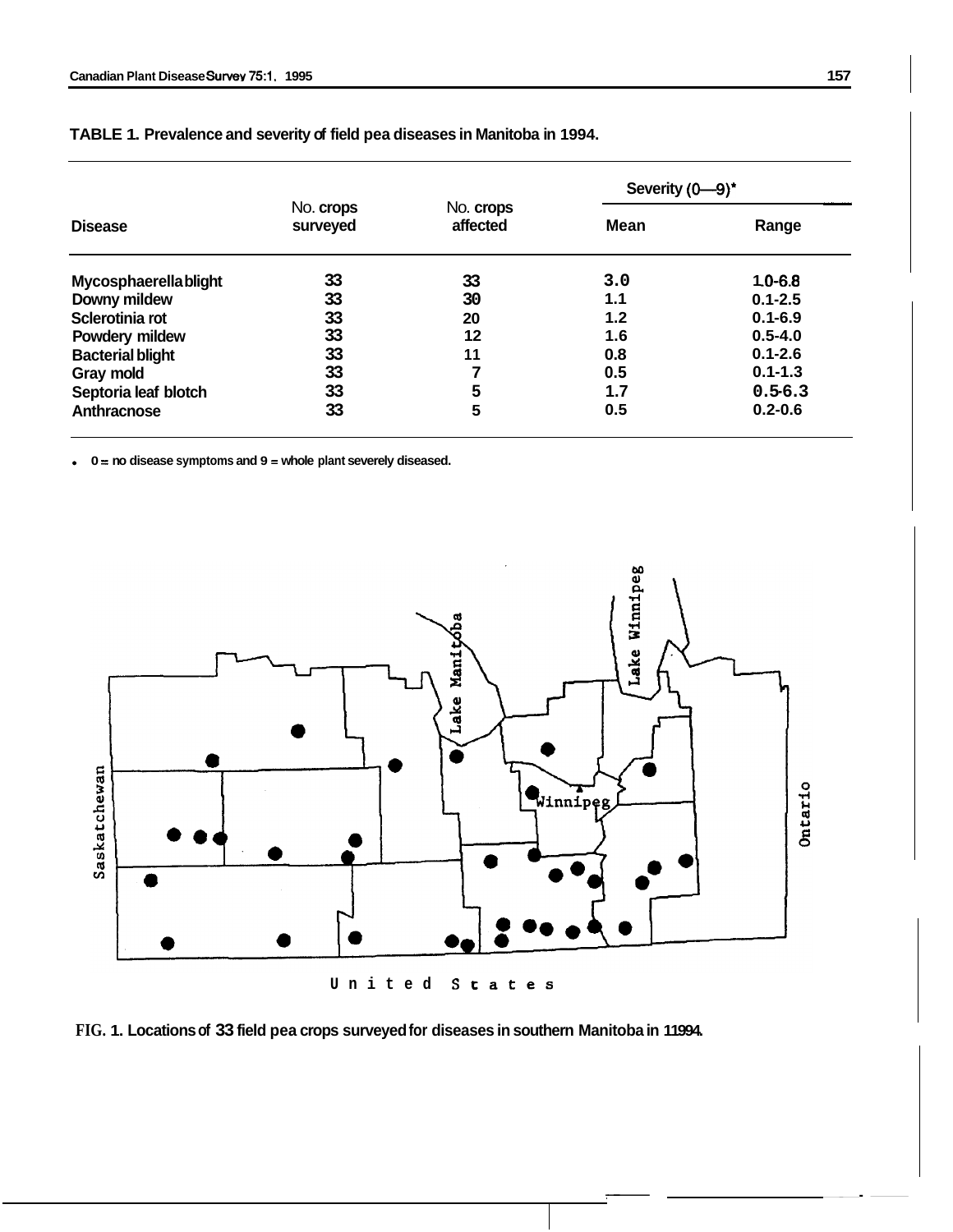CROP: Sunflower

**LOCATION:** Manitoba

# **NAME AND AGENCY:**

K.Y. Rashid' and R.G. Platford2

- Agriculture and Agri-Food Canada Research Centre Unit 100-101, Route 100, Morden, Manitoba R6M 1Y5
- 2 Manitoba Agriculture, Crop Diagnostic Centre 201 -545 University Crescent, Winnipeg, Manitoba R3T 5S6

# **TITLE: DISEASES OF SUNFLOWER IN MANITOBA IN 1994**

**METHODS: A** total of 56 sunflower crops in southern Manitoba and 2 crops in southeastern Saskatchewan were surveyed in 1994. Seventeen crops were surveyed in mid-July especially for downy mildew and eight of these were surveyed again in September for the other diseases. Eleven crops were surveyed on August 10, 13 crops on August 18, and **25** crops in the first week of September. Crops were selected at random, and each crop was sampled by **two** persons walking 100 m in opposite directions in the field following an "M" pattern. Diseases were identified by symptoms and the incidence of downy mildew *(Plasmopara halstedir),* sclerotinia wilt or head and stem infections *(Sclerotinia sclerotiorum),* and verticillium wilt ( *Verticillium dahliae)* were estimated. Disease severity for rust *(Puccinia helianthl)* and leaf spots *(Septoria helianthi* and *Alternaria* spp.) were measured as percent leaf area infected. Only 49 crops were assessed for sclerotinia wilt, 38 crops for rust and verticillium wilt, 25 crops for sclerotinia head rot/stem rot, and 17 crops for downy mildew (Table 1). A disease index was calculated for each disease in every crop based on disease incidence or disease severity (Table 1).

In addition, 20 samples of sunflower were submitted for analysis to the Manitoba Agriculture Crop Diagnostic Centre by agricultural representatives and growers.

**RESULTS AND COMMENTS:** Crop conditions were generally good throughout the 1994 growing season. Above normal soil moisture and slightly below normal temperatures at the seedling stage were favourable for soilborne downy mildew infections in several locations in southern Manitoba. The crop was 1-2 weeks earlier than normal in most crop regions.

Sclerotinia wilt/basal stem infection was prevalent in 78% of the crops surveyed for this disease, with incidence ranging from trace to 20% infected plants. Only one field at St. Joseph had 50% sclerotinia-wilted plants. Sclerotinia headrot and mid-stem breakage from ascospore infections were prevalent in 68% of the crops surveyed in late August and September, with incidence ranging from trace to 50% infected plants. The ratio of head rot and mid-stem infections varied among fields but seemed constant within individual fields. Only two crops had 30—50% head rot/mid-stem infected plants where yield losses were estimated at 30%.

Verticillium wilt was prevalent in 45% of the crops surveyed for this disease, with incidence ranging from trace to **1%** infected plants in oilseed hybrids, and from trace to **20%** in confectionery hybrids. The high disease incidence in confectionery hybrids is due to the lack of resistance in these hybrids.

Downy mildew was observed in 94% of the crops surveyed for this disease, with incidence ranging from trace to 60% infected plants. Several crops with **50430%** infected seedlings were ploughed under and re-seeded to other crops.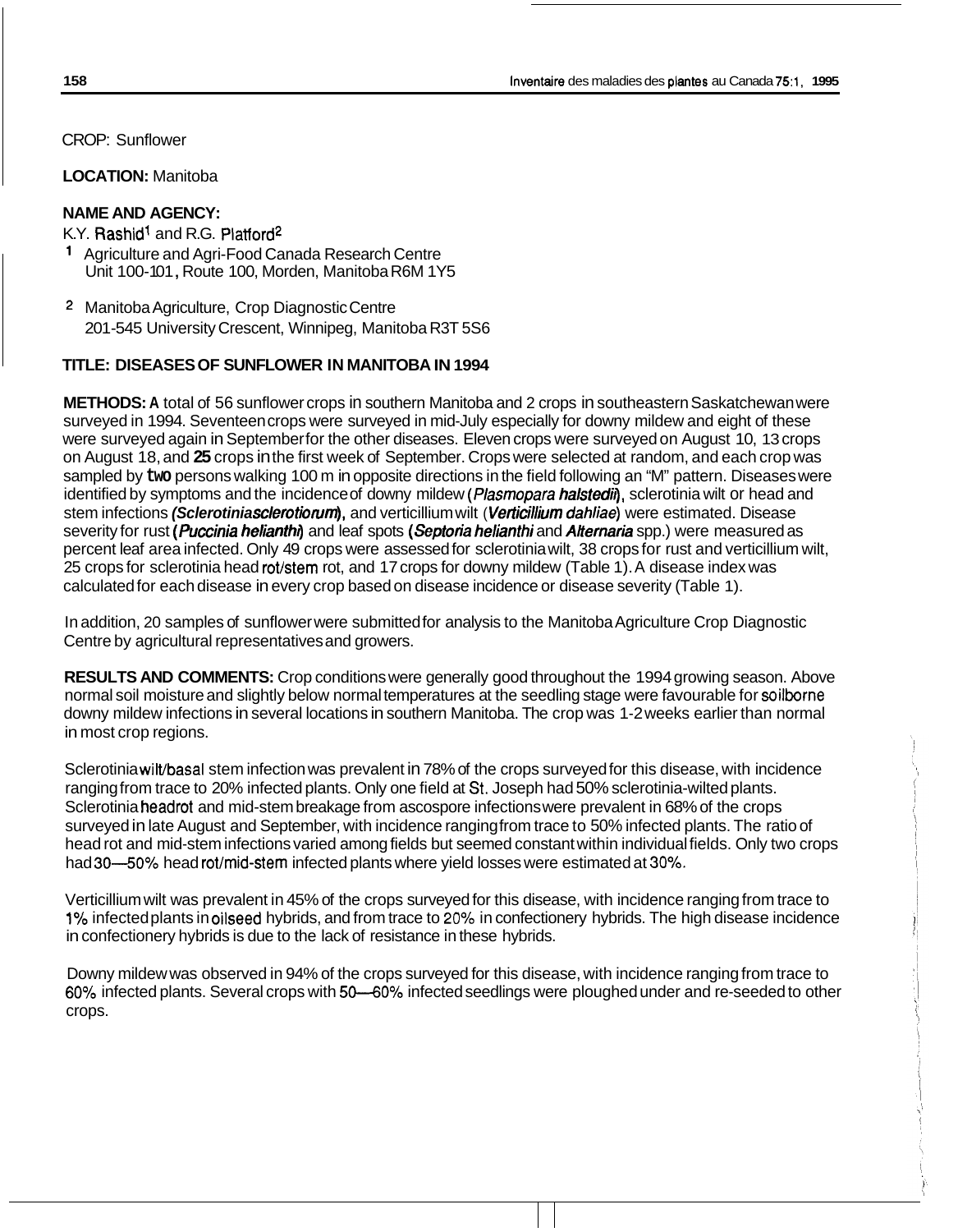Rust was the least prevalent disease in 1994, and was observed in 8% of the crops surveyed. This is the second consecutive year of low incidence and severity of sunflower rust in Manitoba, and the lowest in the last ten years  $(1,2)$ .

Leaf spots caused by *Septoria helianthi* and *Alternaria* spp. were observed in several cmps at very low levels. Stem lesions caused by *Phoma* spp. were also observed at low levels in most crops suweyed towards the end of the season

Of the 20 samples submitted to the Manitoba Agriculture Crop Diagnostic Centre, nine were infected with downy mildew, **two** with sclerotinia head rot, and one with fusarium root rot. In addition to diseases, 11 of the samples were found to be affected by herbicide injury and one affected by insect damage.

**ACKNOWLEDGEMENTS:** The assistance of L.J. Wiebe and **G.** Mardli in conducting this survey is gratefully acknowledged.

#### **REFERENCES:**

- 1. Rashid, K.Y. 1991. Incidence and virulence of Puccinia helianthion sunflower in western Canada during 1988-1990. Can J. Plant Pathol. 13:356-360.
- 2. Rashid, K.Y. and Platford, R.G. 1994. Diseases of sunflower in Manitoba in 1993. Can. Plant Dis. Surv. 74:104-105.

| No. and $%$ of  | Disease Index** |         |  |
|-----------------|-----------------|---------|--|
| Crops Infested' | Mean            | Range   |  |
| (78%)           | 1.1             | $T-3$   |  |
| (68%)           | 1.1             | $1 - 3$ |  |
| (68%)           | 1.1             | $1 - 3$ |  |
|                 | 0.9             | $T-2$   |  |
|                 | 2.0             | $T-4$   |  |
| $8%$ )          | 0.2             | Traces  |  |
|                 | 1.6             | $1 - 3$ |  |
|                 | 1.5             | $1 - 3$ |  |
|                 | (45%)<br>(94%)  |         |  |

TABLE 1. Prevalence and intensity of sunflower diseases in Manitoba and south-eastern Saskatchewan in 1994.

Sclerotinia wilt was assessed on 49 crops surveyed; sclerotinia **head** rot/mid-stem infections were assessed on **25** crops in mid- August and September; rust and vertiallium wilt were assessed on 38 crops in August-September; while downy mildew was assessed on 17 crops. \*\*

Disease index is based on a scale of 1 to **5: 1=** trace to 5% disease, **2=** 5% to **20%** disease, **3= 20%** to **40%** disease, **4= 40%** to **60Y0**  disease and 5= greater than 60% disease levels. Index is based on disease incidence for downy mildew, verticillium wilt, sclerotinia infections, and on **disease** severity measured as percent leaf area infected for rust. Indexes for stand and vigour **are** based on 1-5 scale  $(1 = Wry good and 5 = Very poor).$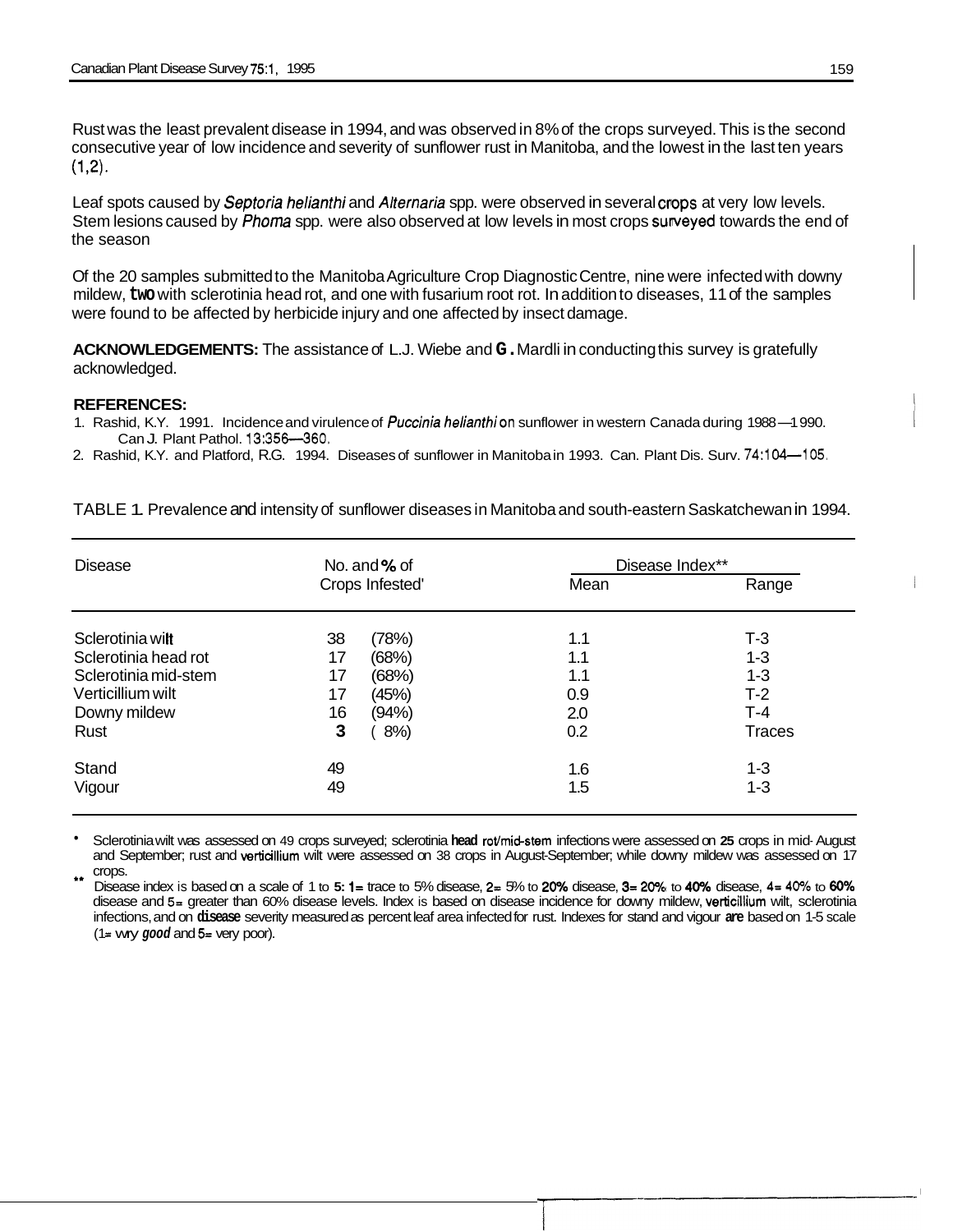**CROP:** Sunola

**LOCATION:** Saskatchewan

# **NAME AND AGENCY:**

P.G. Pearse and R.A.A. Morrall Department of Biology, University of Saskatchewan Saskatoon, Saskatchewan S7N **OW0** 

# **TITLE: INCIDENCE OF SCLEROTINIA ON SUNOLA IN SASKATCHEWAN IN 1994**

**INTRODUCTION:** Before 1992, sunflower production in Saskatchewan was limited by the short growing season and conventional farm equipment. Since the development of AC Sierra and AC Aurora, two miniature early maturing sunflower (sunola) cultivars, production has been on the rise. However, there was a decrease in production from 35,000 tonnes in 1993 to 26,000 tonnes in 1994, and a shift to southern regions of Saskatchewan 131. These changes are due in part to the high incidence of sclerotinia diseases *(sclemtinia sderotiomm)* in 1993. The purpose of this survey was to examine the relationship between geography, plant density, crop history, and the incidence of aerial and basal stem rot.

**MATERIALS AND METHODS:** Thirty-two sunola crops were surveyed between August 30 and September 18, 1994, with three of the crops being resurveyed on October 7 to determine late season disease development. The survey was conducted as in 1993 with focus on four areas of canola production (Crop Districts 6B, 8A, 8B, and 9B) and one area of non-canola production (CD7A) [1]. Disease incidence (DI) was calculated based on the number of diseased plants in four 100-plant samples taken at well-separated sites within each crop (Table 1). Basal stem infections and aerial infections (lesions on the head or upper stem) were recorded separately. If less than 5% plants were infected, DI was recorded as a trace. Mean plant density (number plants/m<sup>2</sup>) was determined for each crop. Information on crop history and seeding rate was obtained from the grower.

RESULTS AND DISCUSSION: Total DI ranged from 0 to 36%, of which 55 to 100% was due to aerial infections.<br>The high incidence of aerial infections was similar to that found in 1993[1] and may be attributed to mid-summer precipitation which favoured the production of air-borne ascospores and disease development in flowering heads. However, some rural municipalities (RMs) in CDs 6B, 9B, and 8A received below normal precipitation in July and However, some rural municipalities (HMS) in CDS 6B, 9B, and 6A received below normal precipitation in Ju<br>August [3] which may have limited disease development compared to the more favourable environment in<br>1993[1].

Total Dls were greatest in CD 8A, followed by 9B, 6B, and 88. Other susceptible crops, such as canola and pea, are commonly grown in these CDs and may have contributed sclerotia to the soil which when combined with sufficient moisture could result in high amounts of disease. For example, in CD 8A in a field which was sown to pea in 1991 and canola in 1990, a crop developed 36% total DI of which 33% was due to aerial infection. A crop in CD 9B developed a total of 23% disease, of which 10% was basal stem rot. This field had a large weed population (annual sow thistle, *Sonchus paniculata)* and had been sown to pea in 1993; both factors would contribute to the high DI. However, there was a low correlation between the number of years since the last susceptible crop and total DI (r=0.45).

Except for one crop in which a trace of head rot was found, disease was absent in CD 7A. This low level of disease also occurred in 1992 and 1993 and can be attributed to lack of previous host crops and lower precipitation in this area [1,2,3].